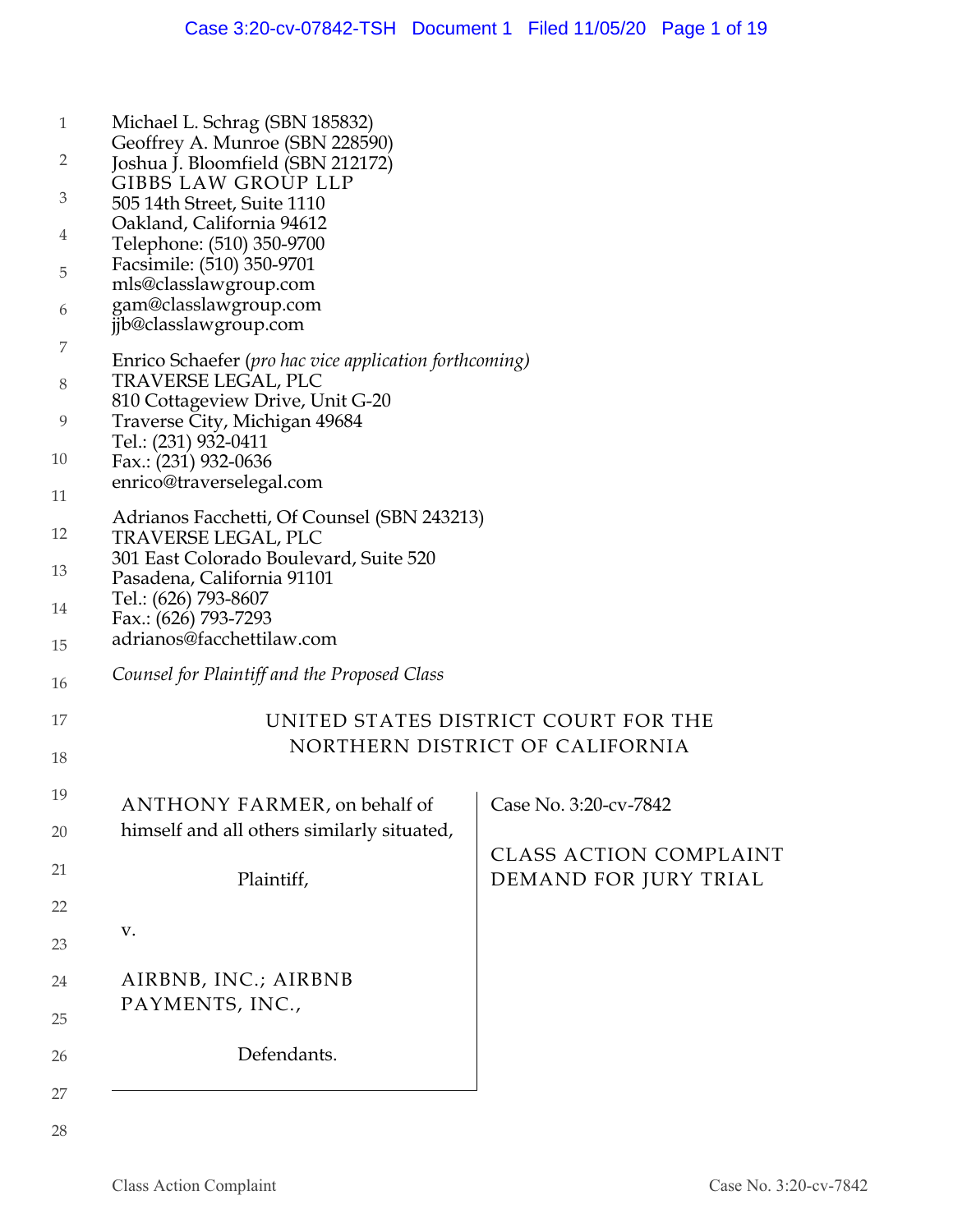| 1                | <b>INTRODUCTION</b>                                                                           |
|------------------|-----------------------------------------------------------------------------------------------|
| $\overline{2}$   | As the COVID-19 pandemic reached the United States earlier this year,<br>1.                   |
| $\mathfrak{Z}$   | Airbnb announced that it would allow Guests to cancel their reservations for a full refund    |
| 4                | and no cancellation fees.                                                                     |
| 5                | Airbnb is planning an IPO for later in the year and needed the positive press.<br>2.          |
| $\boldsymbol{6}$ | But that press came at the expense of Hosts, who had negotiated their own cancellation        |
| 7                | policies with Guests and were hurt as much as anyone by the pandemic's sudden impact          |
| $8\,$            | on travel.                                                                                    |
| 9                | Airbnb soon apologized to Hosts and announced that it was establishing a<br>3.                |
| $10\,$           | \$250 million fund to help pay Hosts for cancelled bookings. It turns out, however, that this |
| 11               | was yet another ruse to burnish the company's public image, and that Airbnb was in effect     |
| 12               | paying Hosts with their own money.                                                            |
| 13               | Airbnb had not actually issued full refunds to Guests as it said it would.<br>4.              |
| 14               | Instead, Airbnb rejected many Guests' refund requests, forced others to accept travel         |
| 15               | credits that expire next year, and issued only partial refunds to still more Guests.          |
| 16               | Airbnb then kept the remaining funds for itself-ignoring its fiduciary and<br>5.              |
| 17               | contractual obligations to remit any such money to Hosts.                                     |
| 18               | Plaintiff is one of the hundreds of thousands of Hosts who have been<br>6.                    |
| 19               | shortchanged by Airbnb. He brings this proposed class action in an effort to stop Airbnb's    |
| $20\,$           | unlawful conduct, compel Airbnb to make a full accounting to Hosts, and require Airbnb        |
| 21               | to compensate Hosts for profiting at their expense.                                           |
| 22               | <b>JURISDICTION</b>                                                                           |
| 23               | 7.<br>The Court has subject matter jurisdiction pursuant to $28$ U.S.C. $\S 1332(d)(2)$       |
| 24               | because this is a class action in which the amount in controversy exceeds \$5,000,000,        |
| 25               | exclusive of interest and costs; in the aggregate, there are more than 100 members in the     |
| 26               | proposed class; and at least one class member is a citizen of a state different from          |
| 27               | Defendant.                                                                                    |
| 28               |                                                                                               |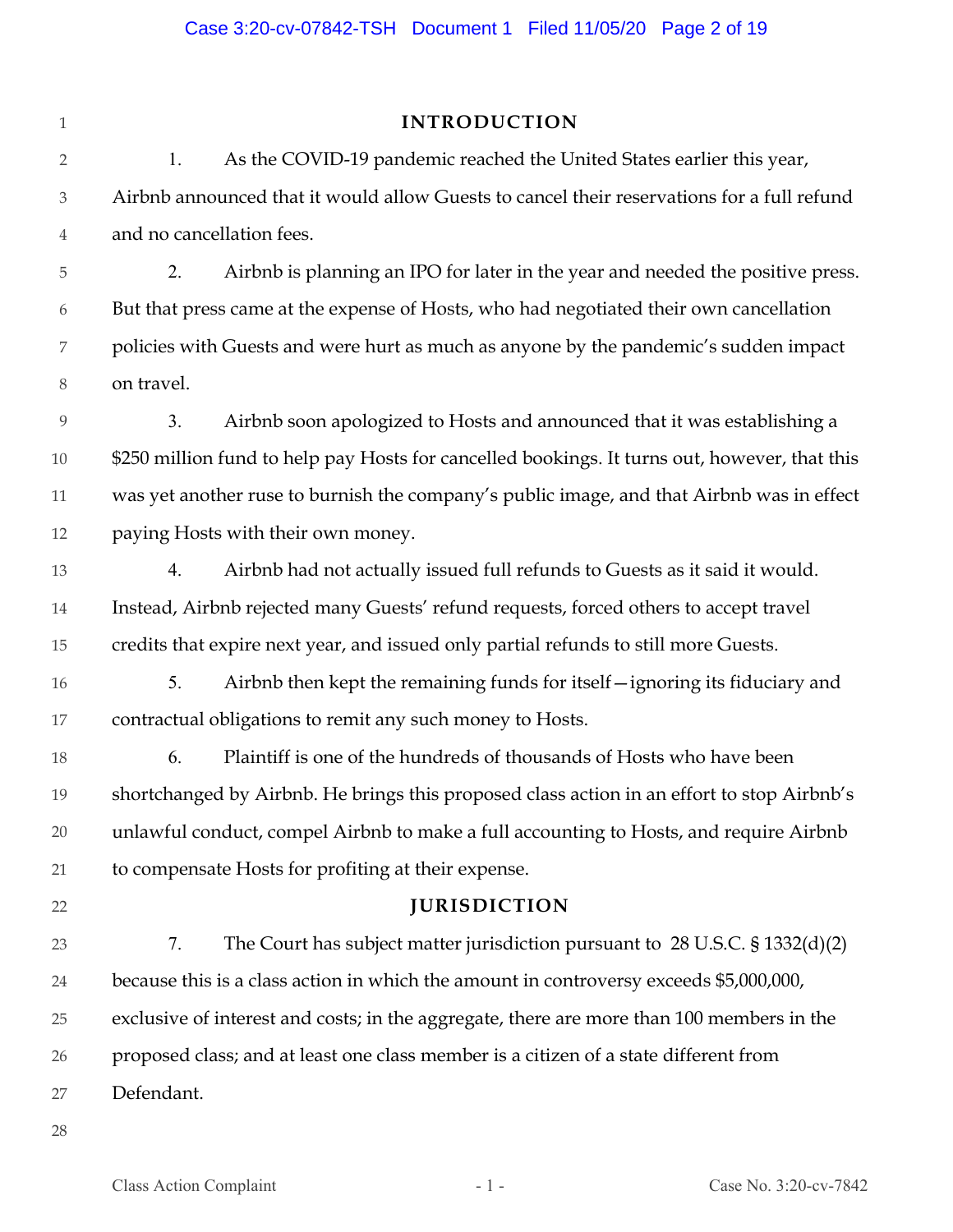| $\mathbf{1}$     |                        | <b>INTRADISTRICT ASSIGNMENT</b>                                                              |
|------------------|------------------------|----------------------------------------------------------------------------------------------|
| $\overline{2}$   | 8.                     | Assignment to the San Francisco Division or Oakland Division is appropriate                  |
| $\mathfrak 3$    |                        | under Local Rule 3-2(c), as both defendants are headquartered in San Francisco and their     |
| $\overline{4}$   |                        | applicable terms of service require judicial proceedings to be brought in San Francisco.     |
| 5                |                        | <b>PARTIES</b>                                                                               |
| 6                | 9.                     | Plaintiff Anthony Farmer is a Texas citizen who previously offered vacation                  |
| 7                |                        | rentals through the Airbnb platform.                                                         |
| $8\,$            | 10.                    | Defendant Airbnb, Inc., is a Delaware corporation headquartered in San                       |
| $\boldsymbol{9}$ | Francisco, California. |                                                                                              |
| 10               | 11.                    | Defendant Airbnb Payments, Inc., is a subsidiary of Airbnb that is also                      |
| 11               |                        | incorporated under the laws of Delaware and headquartered at the same address in San         |
| 12               |                        | Francisco, California. Plaintiff alleges upon information and belief that Airbnb wholly      |
| 13               |                        | owns and controls Airbnb Payments.                                                           |
| 14               |                        | <b>FACTUAL ALLEGATIONS</b>                                                                   |
| 15               | A.                     | Airbnb's Obligation to Pay Hosts in the Event of Cancelled Bookings                          |
| 16               | 12.                    | Defendant Airbnb operates an online marketplace for vacation rentals. It                     |
| 17               |                        | makes money by connecting "Hosts" who own vacation properties with "Guests" in need          |
| 18               |                        | of accommodations - and taking a percentage of each booking. The company recently            |
| 19               |                        | valued itself at more than \$25 billion.                                                     |
| $20\,$           | 13.                    | Airbnb stresses in its Terms of Service that it is only an intermediary. When                |
| 21               |                        | users "make or accept a booking, they are entering into a contract directly with each other. |
| 22               |                        | Airbnb is not and does not become a party to or other participant in any contractual         |
| 23               |                        | relationship between [users]." Terms, ¶ 1.2.                                                 |
| 24               | 14.                    | Although Airbnb is not supposed to participate in transactions between its                   |
| 25               |                        | users, it does provide users a vehicle to pay one another through a subsidiary corporation   |
| 26               |                        | called Airbnb Payments.                                                                      |
| 27               |                        |                                                                                              |
| 28               |                        |                                                                                              |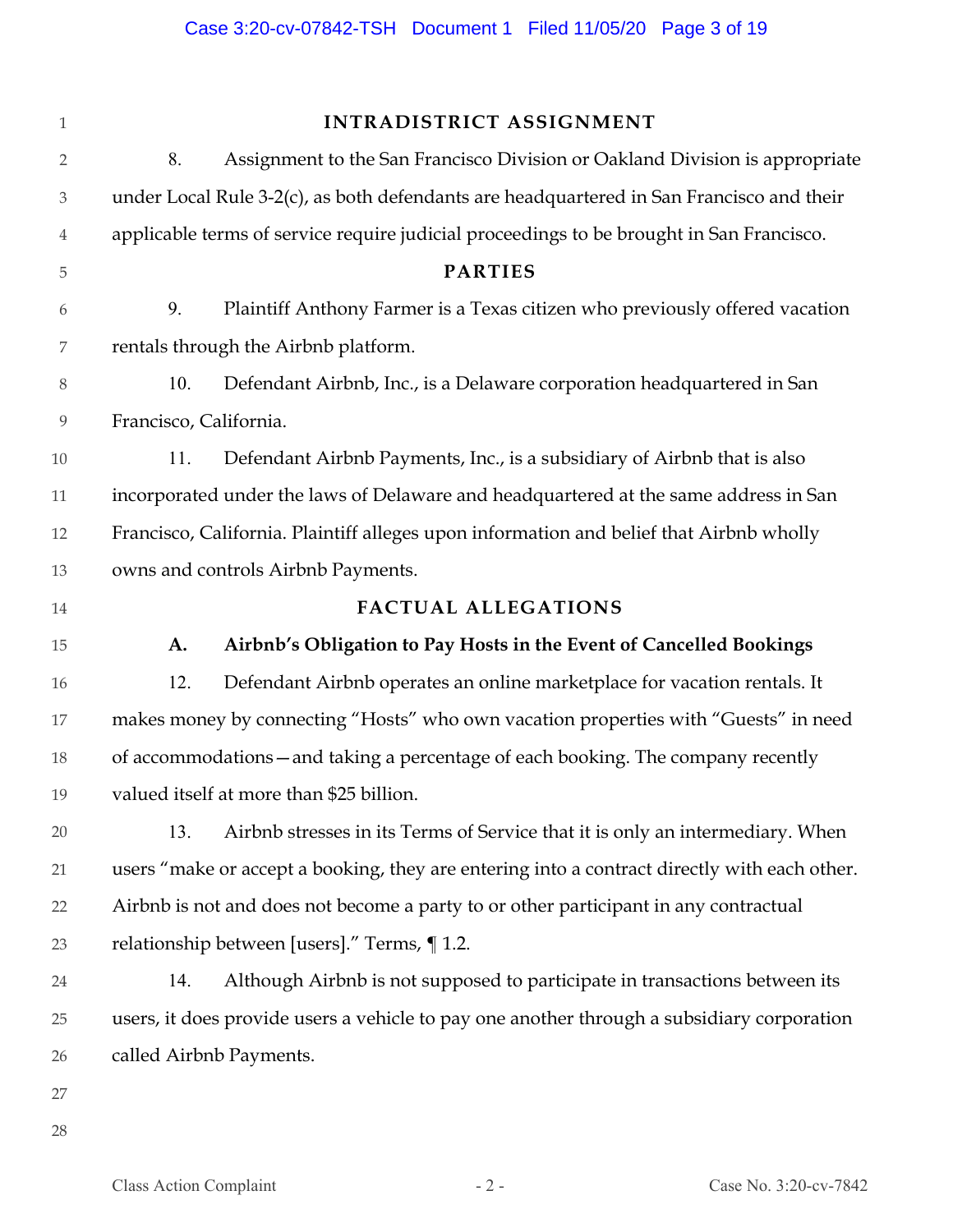#### Case 3:20-cv-07842-TSH Document 1 Filed 11/05/20 Page 4 of 19

1 2 3 15. Airbnb users are required to agree to Payments Terms of Service, which appoint Airbnb Payments as the Hosts' agent for collecting payment from Guests and obligates Airbnb Payments to turn over collected fees to Hosts.

4 5 6 16. In a typical transaction, Airbnb Payments will collect payment from the Guest at the time of booking, hold that payment until after the designated check-in time, and then transfer the payment to the Host after deducting taxes and Airbnb's service fee.

7 8 9 17. In the event that a Guest cancels a confirmed booking, the Payments Terms require Airbnb Payments to "remit a Payout of any portion of the Total Fees due to [the Host] under the applicable cancellation policy." Payments Terms, ¶ 7.2.4.

10 11 12 13 14 15 18. The "applicable cancellation policy" is the cancellation policy displayed on the property listing and agreed to by the Guest at the time of booking. As Airbnb states in its Terms of Service, "Upon receipt of a booking confirmation from Airbnb, a legally binding agreement is formed between you and your Host, subject to any additional terms and conditions of the Host that apply, including in particular the applicable cancellation policy."

16 17 18 19. Hosts may choose from among six cancellation polices to include with their listings: "Flexible," "Moderate," "Strict," "Long Term," "Super Strict 30 days," and "Super Strict 60 days." *See* https://www.airbnb.com/home/cancellation\_policies.

19 20 21 22 20. Depending on which of these policies was agreed to by the Host and Guest, a portion of the Guest's payment may be non-refundable upon cancellation. Under the Payments Terms, that non-refundable portion—less taxes and Airbnb's service fee—must be turned over to the Host by Airbnb Payments. Payments Terms, ¶ 7.2.3-7.2.4.

23

# **B. Airbnb's Extenuating Circumstances Policy**

24 25 26 27 21. The portion of the Payments Terms concerning "Payouts" does not include any exception for extenuating circumstances, but a section dealing with "Fees improperly paid to you as a Host" provides that if "Airbnb issues a refund to the Guest in accordance with the Airbnb Terms, Guest Refund Policy, Experiences Guest Refund Policy,

28 Extenuating Circumstances Policy, or other applicable cancellation policy, you agree that in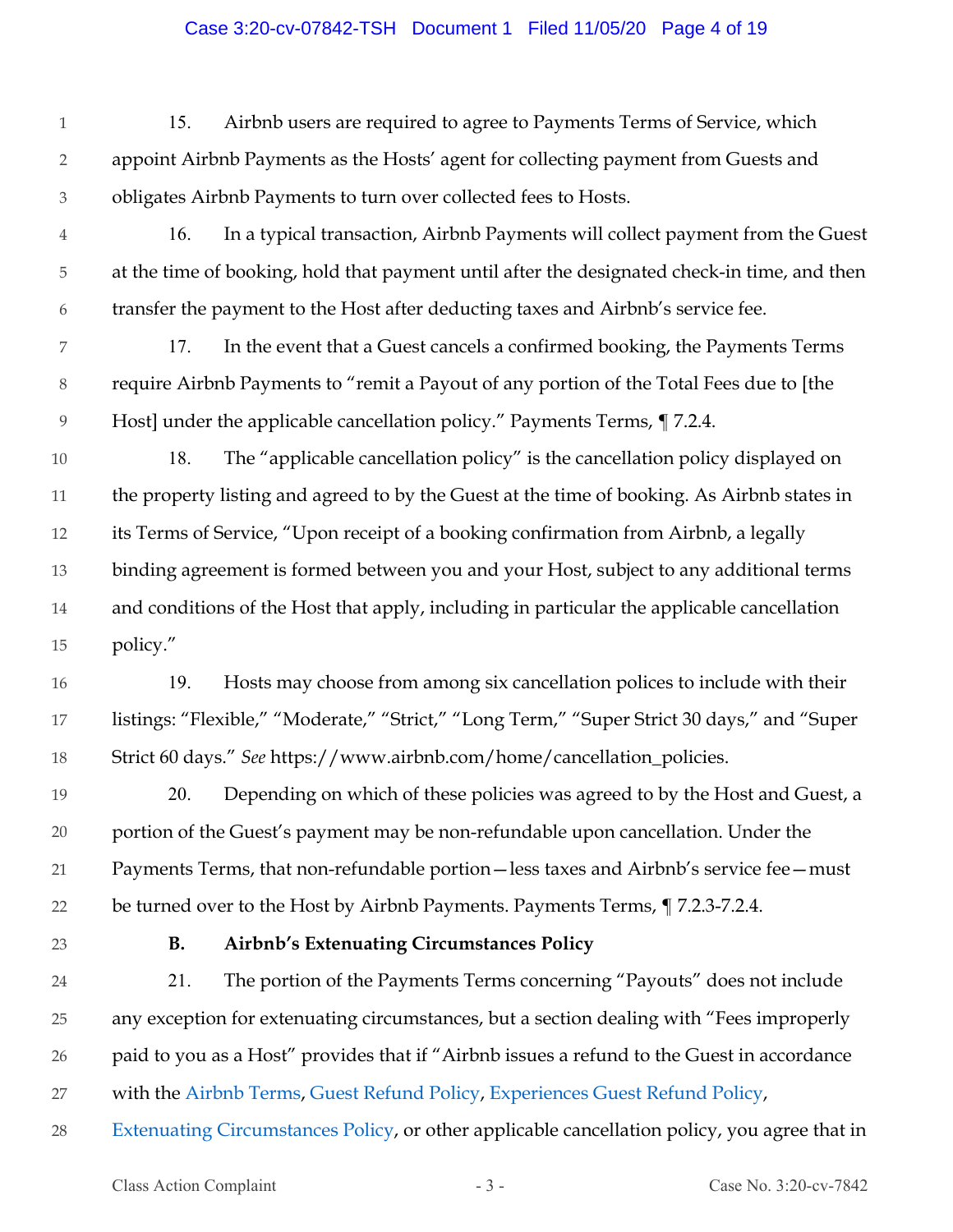#### Case 3:20-cv-07842-TSH Document 1 Filed 11/05/20 Page 5 of 19

1 2 3 the event you have already been paid, Airbnb Payments will be entitled to recover the amount of any such refund from you, including by subtracting such refund amount out from any future Payouts due to you."

- 4 5 6 7 22. Airbnb's Terms of Service also makes reference to the Extenuating Circumstances Policy, stating in relevant part, "Unless extenuating circumstances exist, any portion of the Total Fees due to the Host under the applicable cancellation policy will be remitted to the Host by Airbnb Payments pursuant to the Payments Terms." Terms, 19.2.
- 8 9 10 11 12 23. Similarly, in answer to the question, "What happens to my payout if my guest cancels," Airbnb's Help Center states, "If a guest cancels (either before or during a trip), they're automatically refunded according to your cancellation policy, unless the cancellation qualifies for an additional refund under the Guest Refund Policy or because of a documented extenuating circumstance."
- 13 14 24. The hyperlinks concerning extenuating circumstances in the Payments Terms, Terms of Service, and Help Center all currently direct the user to
- 15 16 17 18 https://www.airbnb.com/help/article/1320/extenuating-circumstances-policy, which describes Airbnb's current Extenuating Circumstances Policy. That same Extenuating Circumstances Policy is also referenced and hyperlinked three additional times in the Term's section on Booking Modifications, Cancellations and Refunds.
- 19 20 21 25. Airbnb's Extenuating Circumstances Policy is reserved for rare and unforeseen events that arise between booking and the scheduled check-in date, and requires supporting documentation or special review before Airbnb will approve refunds.
- 22 23 24 25 26. The Extenuating Circumstances Policy currently states that Airbnb may be able to offer a full refund in the event of certain unexpected events, including death; serious illness or injury; urgent travel restrictions or severe security advisories; natural disaster; or epidemic disease.
- 26 27 28 27. The Extenuating Circumstances Policy has changed somewhat over time, however, and while the precise dates of all such changes are not clear from publicly available information, Plaintiff alleges upon information and belief that prior to the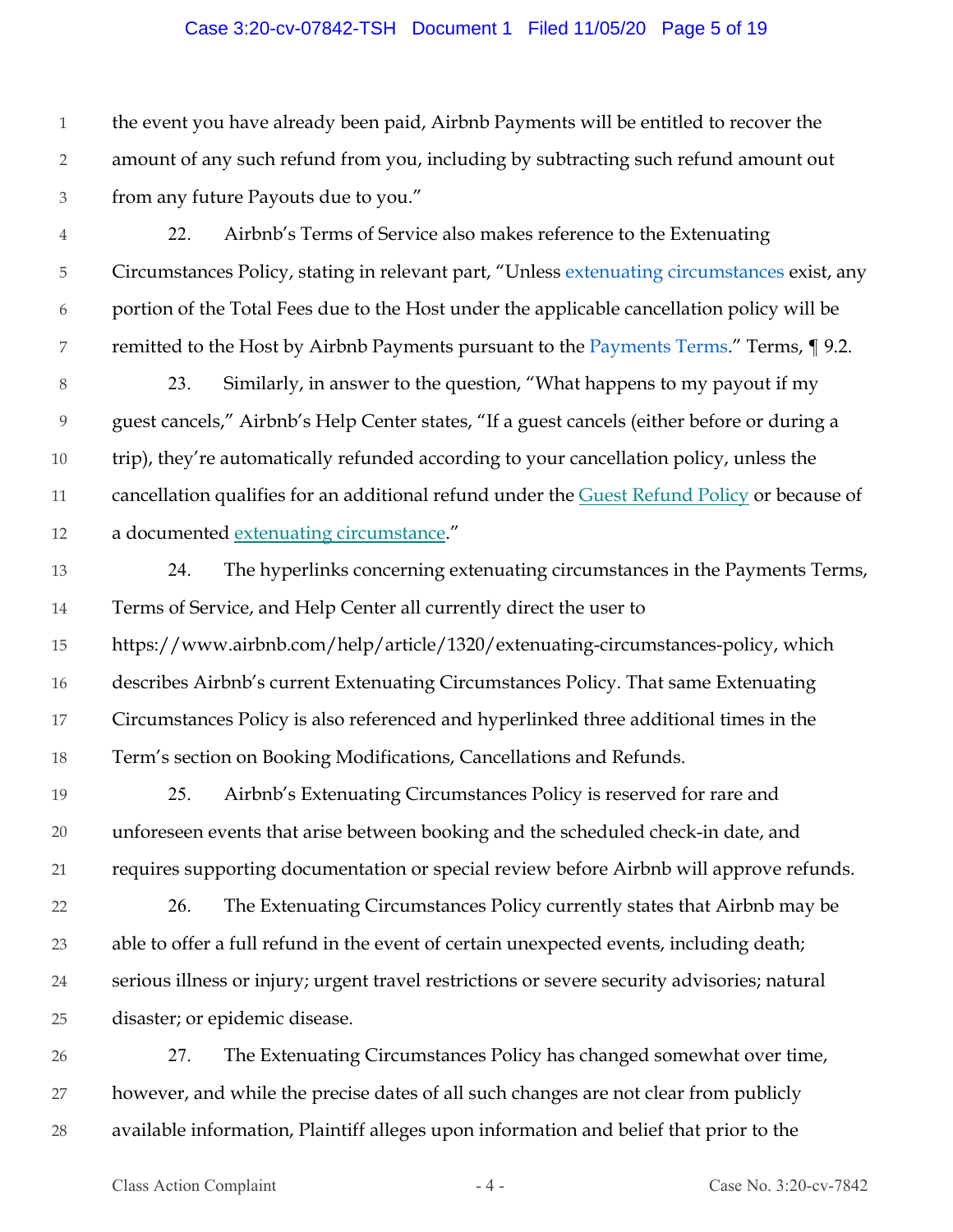#### Case 3:20-cv-07842-TSH Document 1 Filed 11/05/20 Page 6 of 19

1 COVID-19 pandemic, the Extenuating Circumstances Policy did not refer to epidemic

2 3 diseases or pandemics—it referred only to endemic diseases such as Chagas Disease, Zika, and Ebola.

4 5 6 7 28. In addition to changing its Extenuating Circumstances Policy to cover epidemic diseases rather than endemic diseases, Airbnb also recently announced that it will update the Extenuating Circumstances Policy to include pandemics as well—effective January 20, 2021.

8 9 10 11 12 29. In all versions of the Extenuating Circumstances Policy, Airbnb is only authorized to provide Guests a refund. No version of the Extenuating Circumstances Policy permits Airbnb to offer travel credits instead of refunds, and no version of the Extenuating Circumstances Policy permits Airbnb Payments to retain money paid by Guests rather than refunding it to Guests or paying it out to Hosts.

13

#### **C. Airbnb's Public Response to the COVID-19 Pandemic**

14 15 16 30. When the COVID-19 pandemic began spreading across the United States earlier this year, Guests were often unable or unwilling to travel and decided to cancel bookings they had made with Hosts for vacation rentals.

17 18 19 20 21 31. As businesses throughout the country struggled with how to respond to widespread requests for refunds, Airbnb quickly announced that it would offer full refunds to Guests who booked their vacation rentals on or before March 14, 2020—even if the agreement between the Guest and Host did not provide for a full refund. Airbnb said it would be offering these refunds under its Extenuating Circumstances Policy.

22 23 24 25 26 32. In many cases, the refunds Airbnb claimed it was offering would come directly out of Hosts' pockets. The Guests and Hosts had previously agreed on a cancellation policy that allocated the risk between each respective side, and Airbnb was now overriding the terms of the Guest-Host contract and siding entirely with one group of Airbnb users (the Guests) and against another group of users (the Hosts).

27 28 33. Airbnb ultimately apologized to Hosts, with its CEO writing that he was "sorry that we did not consult you—like partners should." At the same time, Airbnb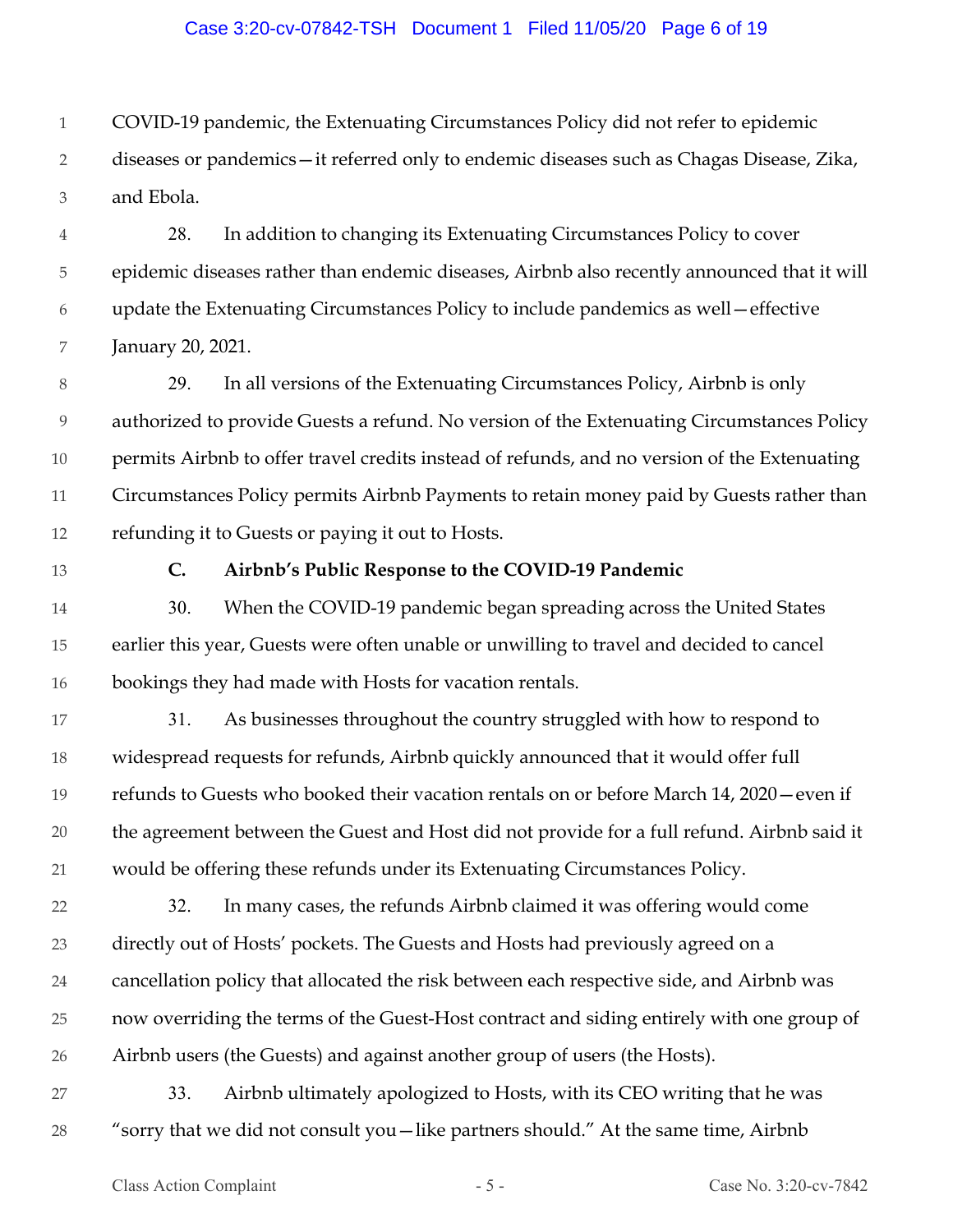#### Case 3:20-cv-07842-TSH Document 1 Filed 11/05/20 Page 7 of 19

 publicly announced it had set aside \$250 million to help pay Hosts for cancelled bookings. Hosts would be eligible to receive 25% of what they would've received from a Guest under the cancellation policy in place at the time of the booking.

 34. Both Airbnb's announcement that it would issue full refunds to Guests and its subsequent announcement that it would set aside \$250 million for Hosts were widely covered in the press and helped enhance the company's public appeal prior to its upcoming IPO.

## **D. Airbnb Shortchanges Guests and Hosts**

 35. Airbnb has not lived up to its public promises. Rather than issuing full refunds to Guests who cancelled bookings, Airbnb is giving Guests travel credits, issuing partial refunds, or denying Guests any compensation whatsoever.

 36. Hundreds of Guests have complained about Airbnb's refund process, which has often required Guests to contact customer service repeatedly, navigate a confusing web interface designed to force Guests to accept a travel credit rather than a full refund, and upload a variety of supporting documentation to support their claim.

- 
- 
- 

- 
- 
- 
- 
- 
- 
- 
- 
- 
-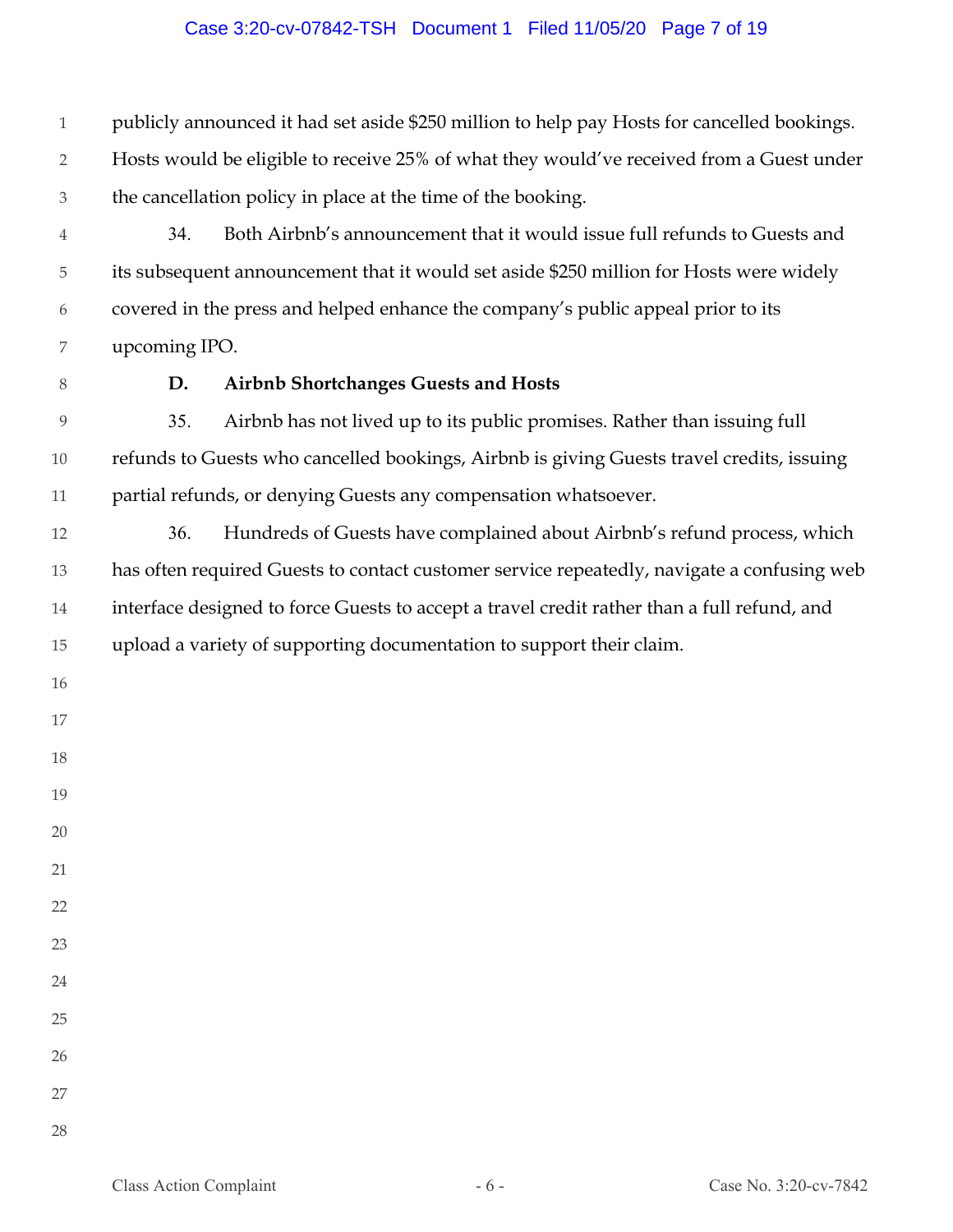## Case 3:20-cv-07842-TSH Document 1 Filed 11/05/20 Page 8 of 19

 37. The screenshot below illustrates how Airbnb is using "dark patterns" to withhold full refunds from Guests and instead steer them toward a travel credit or other inferior options.

| 4  |              | Please select a reason       | <b>THIS ART AND INCOMED CONTROLS</b>                                                                                                                                                                                                   |  |
|----|--------------|------------------------------|----------------------------------------------------------------------------------------------------------------------------------------------------------------------------------------------------------------------------------------|--|
| 5  |              |                              | My travel plans have changed due to the COVID-19 pandemic                                                                                                                                                                              |  |
| 6  |              |                              |                                                                                                                                                                                                                                        |  |
| 7  |              | Select a cancellation option |                                                                                                                                                                                                                                        |  |
| 8  | ۰            | <b>HOST POLICE</b>           | Refund to VISA ---- 4661                                                                                                                                                                                                               |  |
|    |              | €0.00                        | . Your host will get their standard cancelation payment.<br>· Typically arcives in your account within 10 business days                                                                                                                |  |
| 10 |              |                              |                                                                                                                                                                                                                                        |  |
|    | $\circ$      | <b>ANNING CERRIT</b>         | <b>Extenuating circumstances travel credit</b>                                                                                                                                                                                         |  |
|    |              | €334.75                      | . Get 100% of what you've paid, englied to your next trus.<br>without submitting official documentation for review.<br>. Only if you can't travel due to the COVID-19 pandema:<br>. All trips must start by Dec 30, 3021. Terms spoly. |  |
|    |              |                              |                                                                                                                                                                                                                                        |  |
|    |              | review, Get started          | If you qualify for an extenuating circumstances exception to your host's cancelation.<br>policy, you can apply for a full cash refund by submitting official documentation for                                                         |  |
|    | in to search |                              | 哚<br>빠<br><b>COL</b>                                                                                                                                                                                                                   |  |

 38. Airbnb's web interface appears to offer only two cancellation options: the Host's cancellation policy, which in this case would provide the user with no refund; or a  $€334.75$  option that, upon closer examination, is actually for a "travel credit" that must be used by the end of next year.

 39. The option for a "full cash refund" appears only at the bottom of the webpage, without its own radio button, and is accompanied by a warning that it will "require submitting official documentation." (To make the "travel credit" and "full cash refund" options more apparent, red underlining has been added to the photo.)

- 
- 
- 
- 
- 
-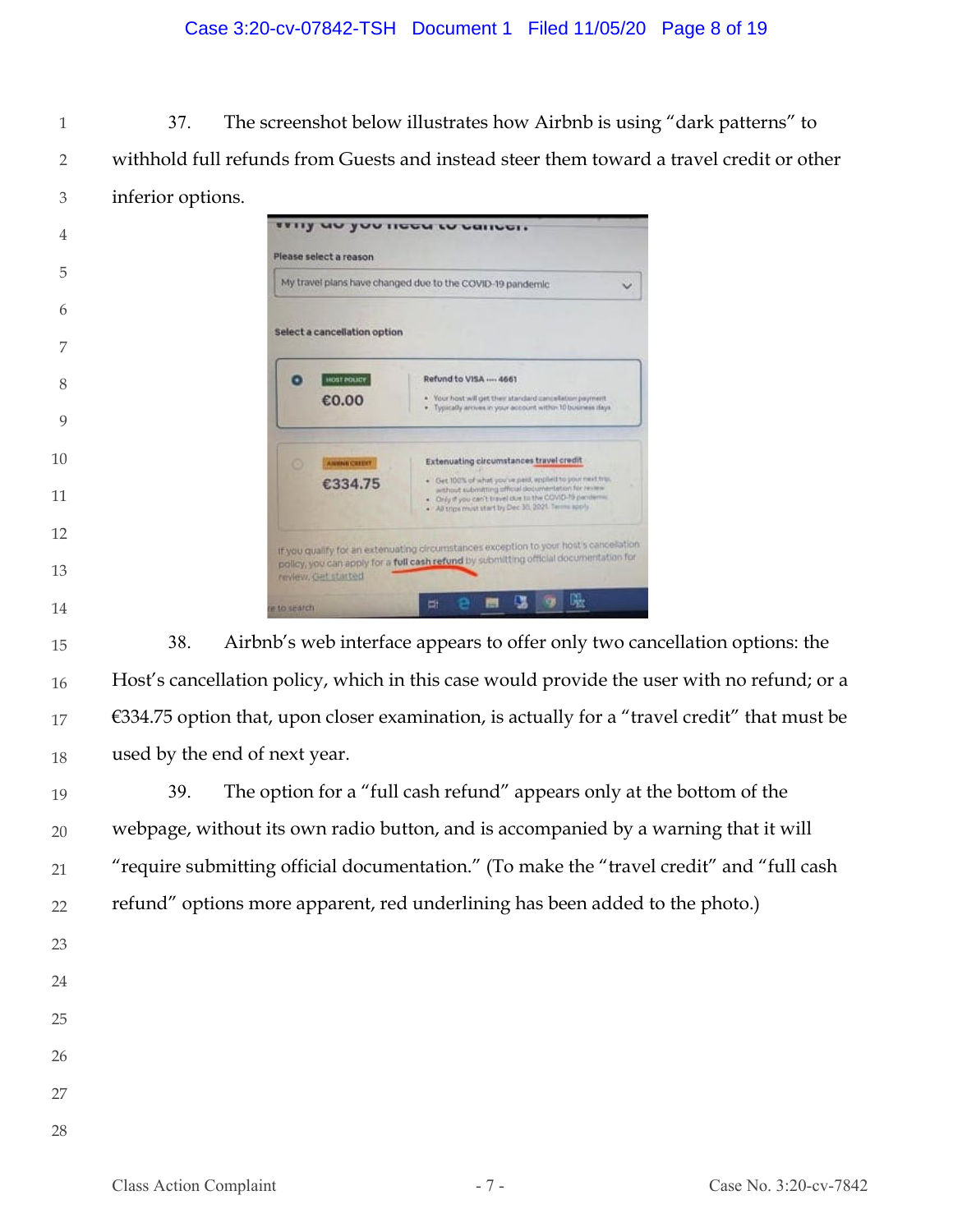#### Case 3:20-cv-07842-TSH Document 1 Filed 11/05/20 Page 9 of 19

1 2 3 4 40. If Guests recognize they are being offered travel credits rather than full refunds, and find the link to "Get started" on the full refund process, Airbnb then requires them to justify why they can't travel due to COVID-19—even though Airbnb's public pronouncements included no such limitation.

# Let us know why you can't travel due to COVID-19

- Government restrictions prohibit me from leaving my location or going to the destination I'm sick and my healthcare provider has instructed me not to travel My means of transportation have been cancelled or closed, making it impossible to travel I am a healthcare professional being required to work and can't travel
	- Continue

15 16 41. Guests are then required to submit documentation to support their stated justification, which Airbnb often rejects as insufficient.

- 17 18 42. The end result is that many Guests are forced to accept travel credits they are unlikely to use, partial refunds (under the Host's cancellation policy), or nothing at all.
- 19 20 21 22 43. At the same time, Airbnb is forcing Hosts to accept 25% of the amount called for by their own cancellation policies, or nothing at all. Airbnb Payments is uniformly refusing to pay Hosts the money they are owed under the Payments Terms—even if that money has not been refunded to the Guest.
- 23 24 25 44. By shortchanging both Hosts and Guests, Airbnb has been able to retain large sums of money that Airbnb Payments was holding in escrow when the pandemic started. This money doesn't belong to Airbnb.
- 26

5

6

7

8

9

10

11

12

13

14

# **E. Airbnb Changes Its Terms to Authorize Similar Conduct in the Future**

27 28 45. Airbnb recently announced that it is changing its Terms of Service, Airbnb Payments' Payments Terms of Service, and its Extenuating Circumstances Policy. These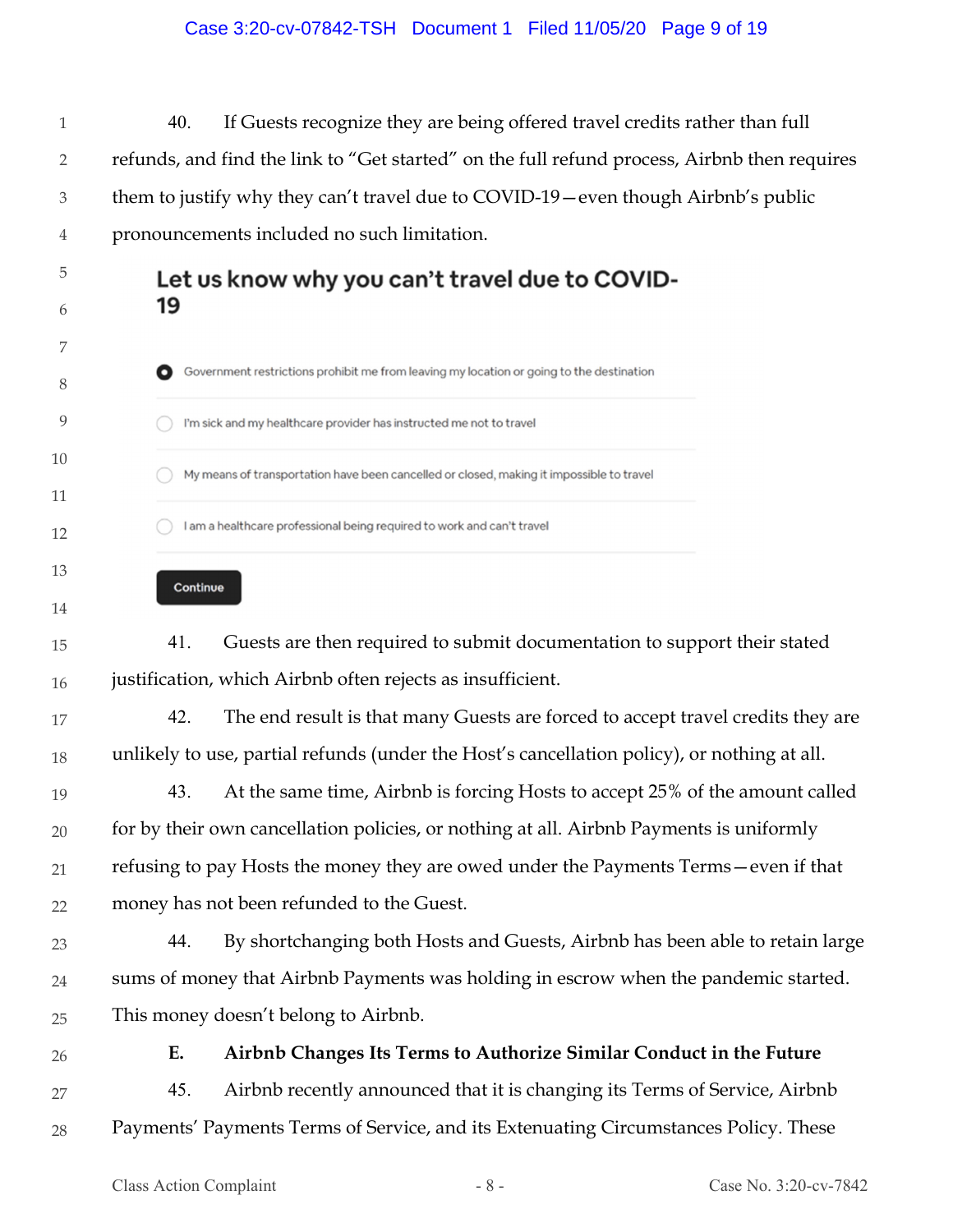#### Case 3:20-cv-07842-TSH Document 1 Filed 11/05/20 Page 10 of 19

1 2 terms are effective immediately for new Airbnb users and on January 20, 2021, for existing Airbnb users.

3 4 5 6 7 46. The new Extenuating Circumstances Policy now provides that Airbnb may issue travel credits or other consideration instead of a refund, while the new Terms of Service now provide that Airbnb may reduce the Host's payout by the amount of any costs Airbnb incurs as a result of a cancellation (including, presumably, the face value of travel credits).

8 9 10 11 47. The new Terms of Service also now provide that Airbnb's Extenuating Circumstances Policy may preempt the Host's cancellation policy and that Airbnb may delay payment to Hosts if it reasonably expects to provide a refund under the Extenuating Circumstances Policy.

12

#### **PLAINTIFF'S EXPERIENCE**

13 14 15 48. Plaintiff Anthony Farmer is a Host who regularly used Airbnb to list vacation rentals. He is currently unemployed and previously depended on Airbnb for a large percentage of his income.

16 17 49. As a result of Airbnb's practices and Airbnb Payments' failure to remit payment for cancelled reservations, Plaintiff has lost at least \$655.

18 19 20 21 22 50. For example, one Guest booked two nights in Plaintiffs' vacation property, with check-in scheduled for March 27, 2020, and agreed to a "Strict" cancellation policy under which Plaintiff would retain 50% of the nightly rate if the Guest cancelled more than 7 days prior to check-in. The Guest cancelled the booking on March 12, 2020, and under the Payments Terms, Plaintiff was entitled to receive 50% of the nightly rate from Airbnb.

- 23 24 25 26 51. Airbnb Payments initially paid Plaintiff \$99.91 in cancellation fees owed to him under his cancellation policy, but then reversed the transaction two weeks later. It did not allow him to retain even 25% of the cancellation fee as Airbnb had told the public it would under its \$250 million Host relief fund.
- 27 28 52. Plaintiff contacted Airbnb Support to ask why Airbnb was "taking back the \$99 that's already hit my account," and noting that with him "trying to count every penny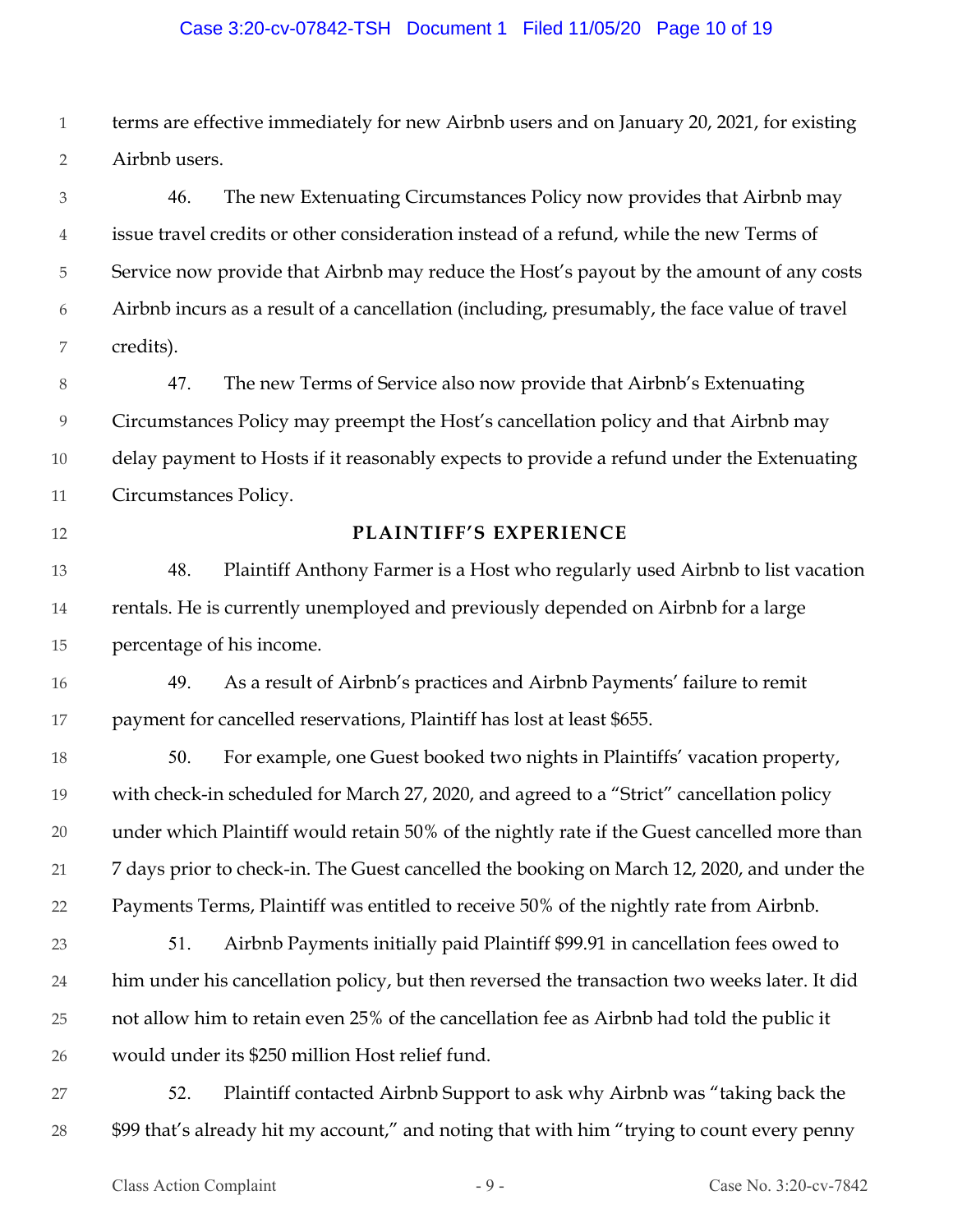#### Case 3:20-cv-07842-TSH Document 1 Filed 11/05/20 Page 11 of 19

1 2 and make ends meet, this is an absolutely devastating blow and seemingly is coming out of nowhere."

3 4 5 6 7 53. Airbnb Support declined to reverse the transaction or provide Plaintiff with any portion of the amount Plaintiff was owed by Airbnb Payments under the cancellation policy he and his Guest had agreed to. When Plaintiff requested to speak to someone on the phone, Airbnb Support took 18 days to respond and said it was "not able to do a phone call."

8 9 10 54. Plaintiff tried once more to get someone from Airbnb to speak with him, but Airbnb again refused, writing instead, "[W]e decided that what we have provided is sufficient for your query. We consider the decision final."

11 12 13 14 55. Collectively, Airbnb Payments has paid Plaintiff only \$185.03 for six bookings that were cancelled by Guests in March or April 2020. Under the cancellation policies that the Guests agreed to at the time of booking, Plaintiff should have been paid at least \$840.03 by Airbnb Payments for those six bookings.

- 15 16 17 18 19 56. Airbnb Payments has not provided a full and accurate accounting to Plaintiff stating whether his Guests were refunded in full or were instead given travel credits or some lesser cash payment. In fact, with respect to the Guest scheduled to check in on March 27, Airbnb indicated that the Guest was only refunded \$135.50 of the \$225 that Airbnb Payments originally collected from the Guest.
- 20

# **ARBITRATION AND CHOICE OF LAW ALLEGATIONS**

- 21 22 23 57. Airbnb's Terms of Service and Airbnb Payments' Payments Terms of Service both include an arbitration clause that required Plaintiff to initially file his claims with the American Arbitration Association (AAA). Terms, ¶ 19; Payments Terms, ¶ 23.
- 24 25 26 27 58. Plaintiff filed his claims with AAA on July 28, 2020, and AAA sent the parties an initiation letter on August 31, 2020, which required Airbnb to pay AAA \$1,8000 before the arbitration could proceed. Those fees were owed by Airbnb under AAA's Consumer Arbitration Rules and were due by September 14, 2020.
- 28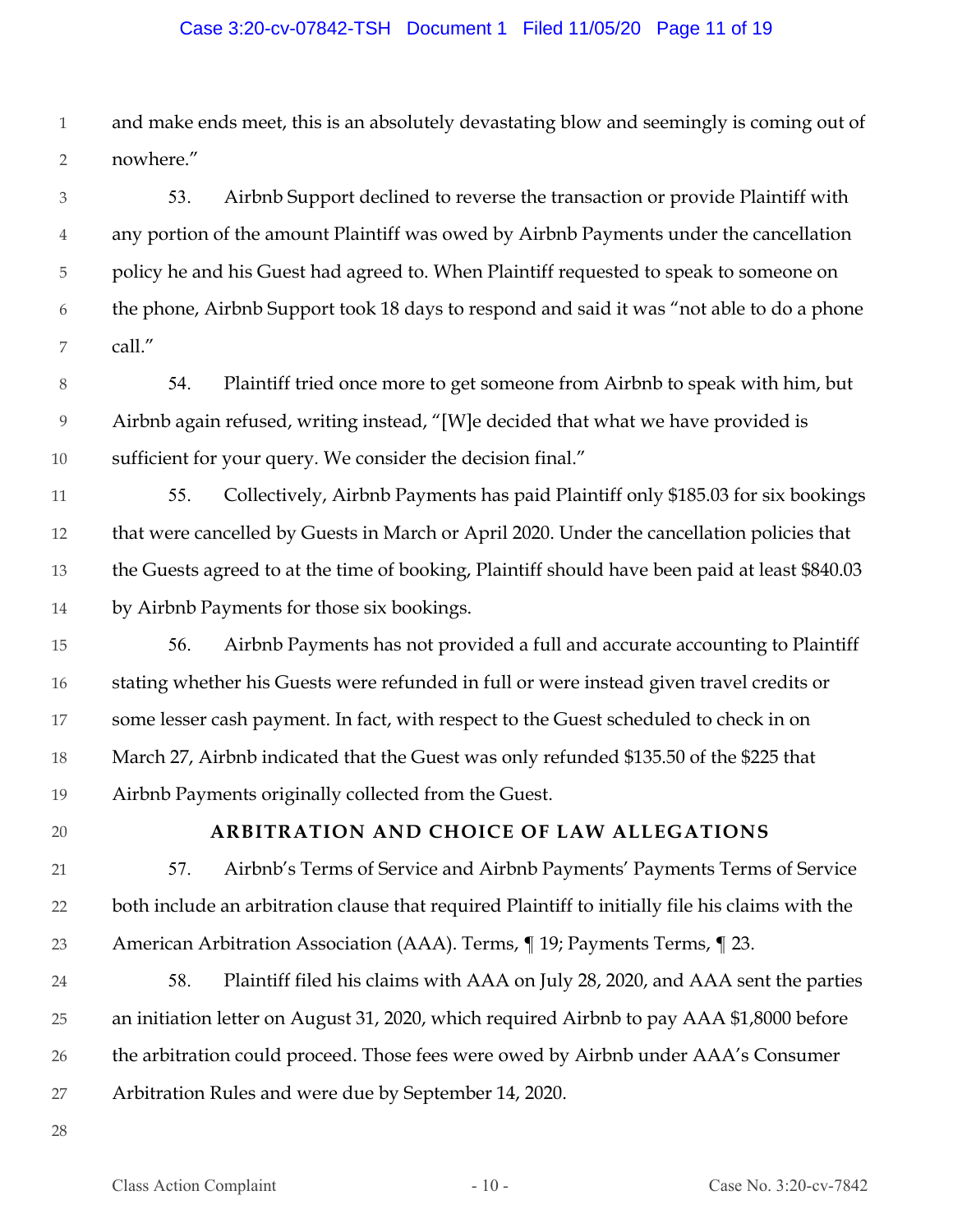# Case 3:20-cv-07842-TSH Document 1 Filed 11/05/20 Page 12 of 19

| $\mathbf{1}$   | 59.          | Airbnb failed to pay the fees required by AAA within 30 days of the due date,                                                                 |
|----------------|--------------|-----------------------------------------------------------------------------------------------------------------------------------------------|
| $\overline{2}$ |              | and as a result the arbitration could not proceed. On October 21, 2020, AAA confirmed by                                                      |
| $\mathfrak 3$  |              | letter to the parties that it had yet to receive payment in full from Airbnb.                                                                 |
| $\overline{4}$ | 60.          | Under California Code of Civil Procedure § 1281.97(a), Airbnb's failure to pay                                                                |
| 5              |              | AAA in full within 30 days of the due date constitutes a waiver of Airbnb's right to compel                                                   |
| 6              | arbitration. |                                                                                                                                               |
| 7              | 61.          | Plaintiff has elected to withdraw his claim from arbitration, as permitted by                                                                 |
| $8\,$          |              | Code of Civil Procedure §1281.97(b), and proceed before this Court.                                                                           |
| 9              | 62.          | Under both Airbnb's Terms of Service and Airbnb Payments' Payments                                                                            |
| 10             |              | Terms of Service, judicial proceedings are required to be brought in state or federal court in                                                |
| 11             |              | San Francisco, California. Terms, ¶ 21.1; Payments Terms, ¶ 21.1.                                                                             |
| 12             | 63.          | Airbnb's Terms of Service and Airbnb Payments' Payments Terms of Service                                                                      |
| 13             |              | also provide that their terms "will be interpreted in accordance with the laws of the State of                                                |
| 14             |              | California and the United States of America, without regard to conflict-of-law provisions."                                                   |
| 15             |              | Terms, ¶ 21.1; Payments Terms, ¶ 21.1.                                                                                                        |
| 16             |              | <b>CLASS ALLEGATIONS</b>                                                                                                                      |
| 17             | 64.          | Pursuant to Rule 23 of the Federal Rules of Civil Procedure, Plaintiff seeks to                                                               |
|                |              |                                                                                                                                               |
| 18             |              | pursue his claims on behalf of a class of similarly situated persons. The parameters of the                                                   |
| 19             |              | class may be refined through discovery and will be subject to Court approval and                                                              |
| 20             |              | modification, but for purposes of this complaint, Plaintiff proposes the following class                                                      |
| 21             | definition:  |                                                                                                                                               |
| 22             |              |                                                                                                                                               |
| 23             |              | All persons residing in the United States who accepted rental bookings<br>through the Airbnb platform that were subsequently cancelled by the |
| 24             |              | booking party, and who were not paid the amount owed to them under the                                                                        |
| 25             |              | booking's cancellation policy.                                                                                                                |
| 26             |              | Plaintiff further proposes the following persons be excluded from any certified class:                                                        |
| 27             |              | Plaintiff's counsel, members of Plaintiff's counsel's immediate families, officers, directors,                                                |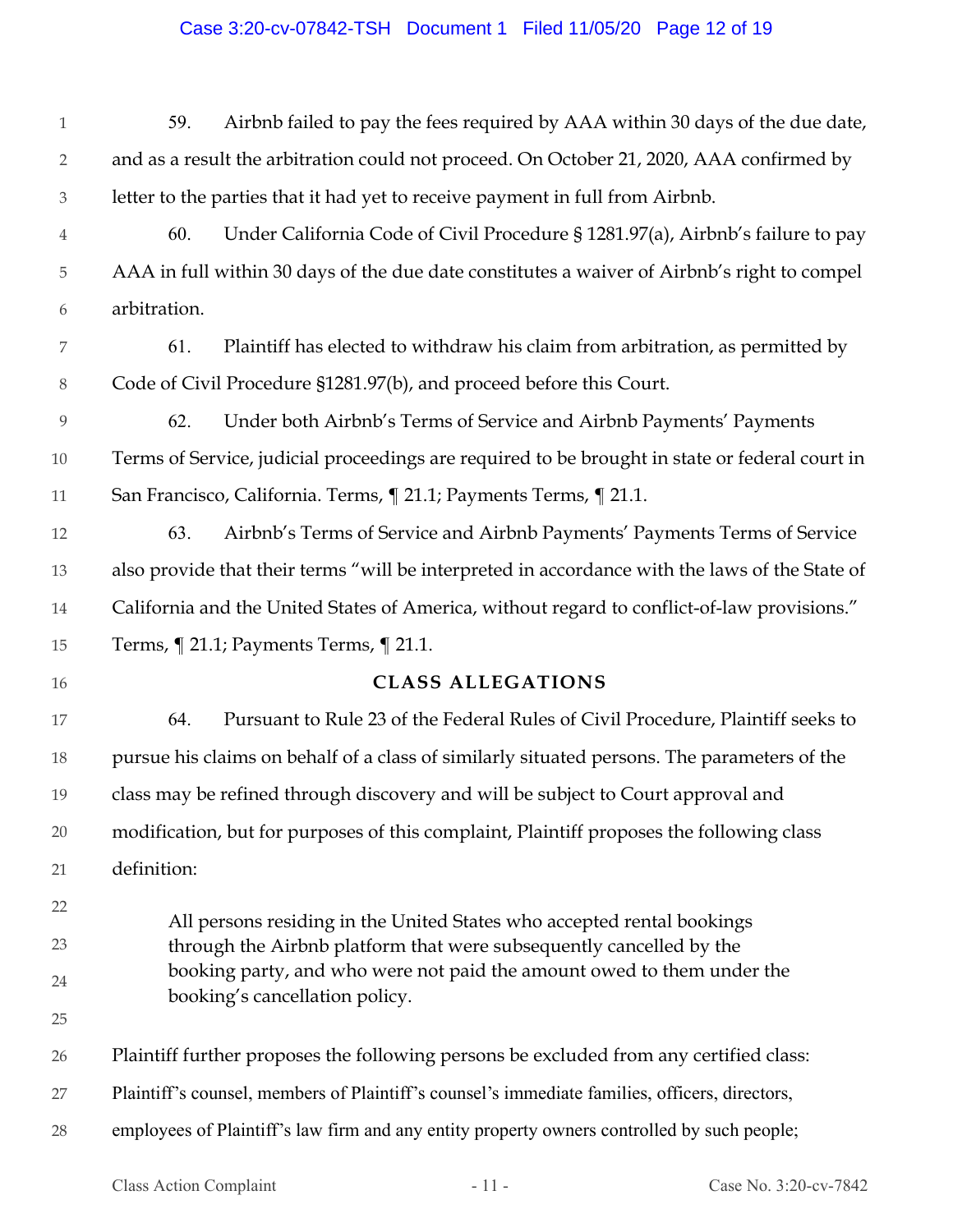# Case 3:20-cv-07842-TSH Document 1 Filed 11/05/20 Page 13 of 19

| $\mathbf{1}$   | Defendants, their current or former officers, directors, legal representatives, and           |
|----------------|-----------------------------------------------------------------------------------------------|
| $\overline{2}$ | employees; any and all parent companies, subsidiaries, predecessors, successors, or assigns   |
| 3              | of Defendants; and all judicial officers and associated court staff assigned to this case and |
| 4              | their immediate family members.                                                               |
| 5              | The proposed class meets the requirements for class certification pursuant to<br>65.          |
| 6              | Rule 23(a), Rule 23(b)(2), and Rule 23(b)(3).                                                 |
| 7              | Numerosity: The class is sufficiently numerous such that joinder of all<br>66.                |
| $8\,$          | members is impracticable. The number of active Hosts in the United States is in the           |
| $\overline{9}$ | hundreds of thousands - far too many to include in one action through individual joinders.    |
| $10\,$         | Commonality: Plaintiff's and class members' claims against Defendants<br>67.                  |
| 11             | present common questions of law and fact, including:                                          |
| 12             | a. Did Airbnb Payments breach the Payments Terms by failing to turn over                      |
| $13\,$         | money owed to Hosts under their cancellation policies?                                        |
| 14             | b. Did Airbnb breach its Terms of Service by failing to cause Airbnb Payments                 |
| 15             | to remit the portion of fees due to Hosts under their cancellation policies?                  |
| 16             | c. Was Airbnb authorized under its Extenuating Circumstances Policy to offer                  |
| 17             | refunds to any Guest who cancelled a booking made on or before March 14, 2020?                |
| 18             | d. If so, were Defendants permitted to keep money paid by Guests who were                     |
| 19             | not fully refunded their money?                                                               |
| 20             | e. Did Airbnb Payments owe Hosts a fiduciary duty to act in the utmost good                   |
| 21             | faith with regard to money collected from Guests on Hosts' behalf?                            |
| 22             | Did Airbnb Payments earn secret profits while operating as the Hosts'<br>f.                   |
| 23             | collection agent?                                                                             |
| 24             | g. Did Airbnb Payments provide Hosts a complete and accurate accounting of                    |
| 25             | its disposition of money it collected while acting as an agent for the Hosts?                 |
| 26             | h. Is it unfair for Defendants to retain money that Airbnb Payments collects                  |
| 27             | from Guests as the collection agent for Hosts?                                                |
| 28             |                                                                                               |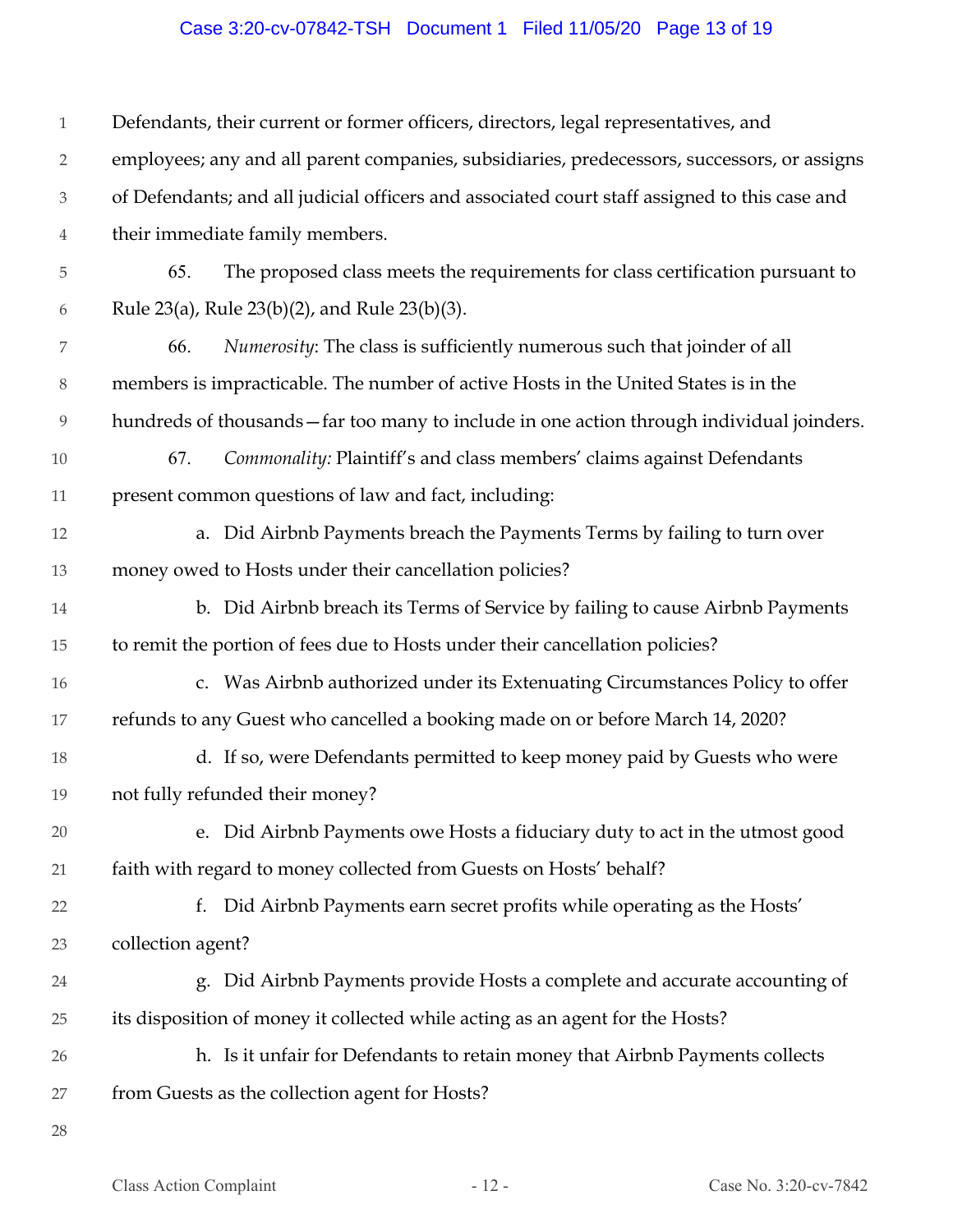#### Case 3:20-cv-07842-TSH Document 1 Filed 11/05/20 Page 14 of 19

1 2 3 4 5 6 68. *Typicality:* Plaintiff's claims against Defendants are typical of the class's claims. Airbnb Payments acted as collection agent for both Plaintiff and class members, and has failed to remit or give a proper accounting of money collected from both Plaintiff and class members. In addition, Plaintiff and class members' claims depend in significant part on uniform contractual terms that govern both Airbnb and Airbnb Payments' provision of services, as well as on uniform policies administered by Airbnb.

7 8 9 10 69. *Adequacy*: Plaintiff is a member of the proposed class and will fairly and adequately protect its interests. Plaintiff's interests are also properly aligned with those of class members, as each seeks to hold Defendants liable for failing to remit or give a proper accounting of money collected from Guests on their behalf.

11 12 13 14 15 16 17 70. *Predominance*: The common questions identified above are likely to predominate at trial when compared to any individualized issues that may arise. The major issues upon which Defendants' liability depends—in particular, the issues of whether Defendants were authorized to refund money paid to Hosts by Guests under its Extenuating Circumstances Policy, and whether Defendants were authorized to retain money that was not actually returned to Guests—are susceptible to generalized proof that could establish Defendants' liability as to all class members through a single trial.

18 19 20 21 22 23 24 25 26 71. *Superiority*: A class action is superior to other available methods for the fair and efficient adjudication of this controversy. Successfully prosecuting class members' claims will likely take several years and involve extensive pre-trial litigation against a \$25 billion company, large amounts of electronically stored information, and multiple expert witnesses. These are matters that are best handled through unified class-wide representation, which can be conducted on a contingency basis and offers class members economies of scale unavailable in individual proceedings. A class action also has the benefit of comprehensive supervision by a single court and will avoid the risk of inconsistent results.

27 28 72. *Injunctive Relief*: Defendants have wrongly withheld funds and failed to provide a proper accounting to Plaintiff and class members on common grounds, such that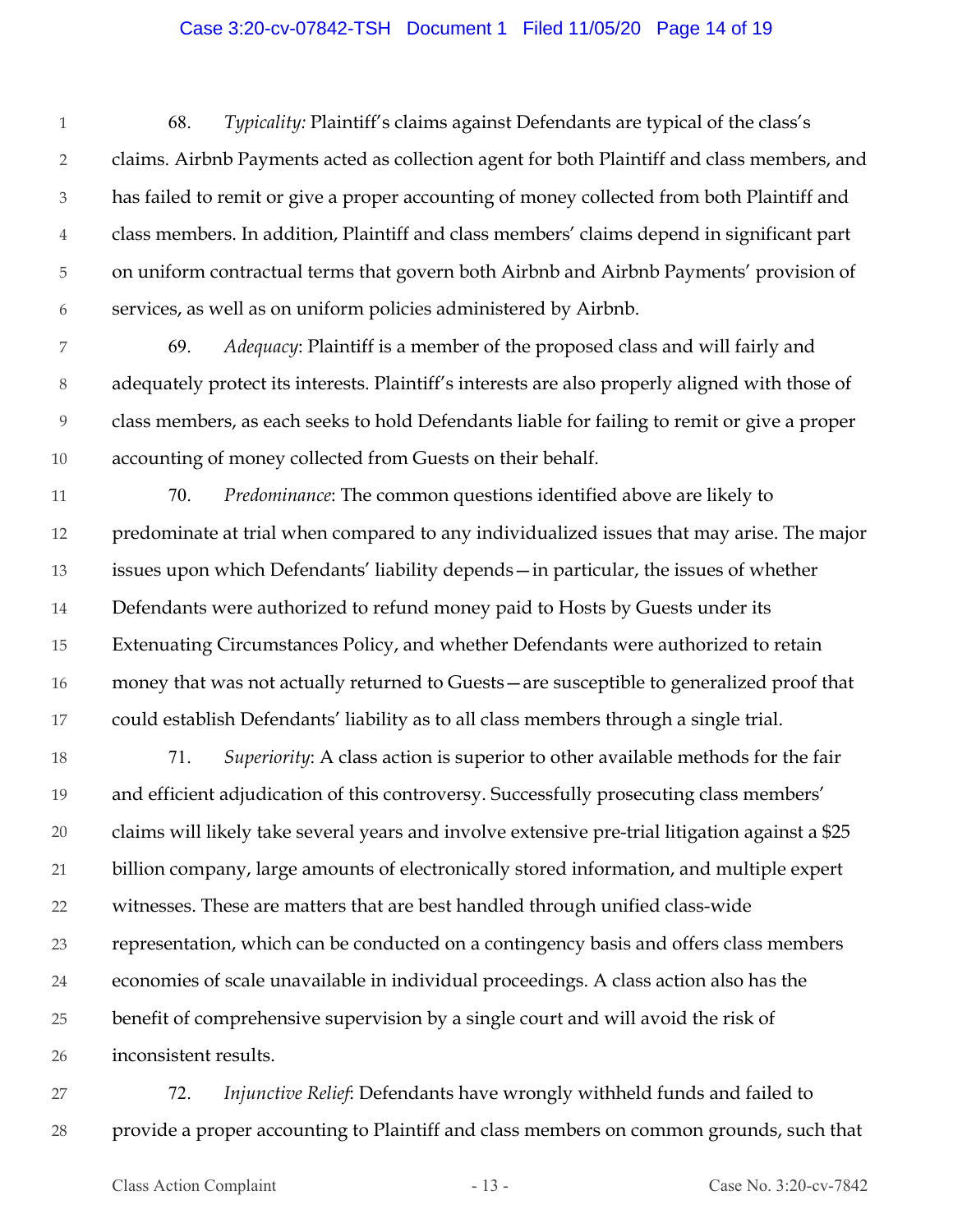# Case 3:20-cv-07842-TSH Document 1 Filed 11/05/20 Page 15 of 19

1 2 final injunctive relief or corresponding declaratory relief is appropriate respecting the class as a whole.

| $\ensuremath{\mathfrak{Z}}$ |         | <b>FIRST CAUSE OF ACTION</b>                                                               |
|-----------------------------|---------|--------------------------------------------------------------------------------------------|
| $\overline{4}$              |         | <b>Breach of Contract Against All Defendants</b>                                           |
| 5                           | 73.     | Plaintiff alleges this cause of action on his own behalf and on behalf of the              |
| 6                           |         | proposed class, and in so doing, incorporates all preceding allegations.                   |
| $\overline{7}$              | 74.     | Airbnb's Terms of Service constitute a binding contract between Hosts and                  |
| $8\,$                       |         | Airbnb. The Terms of Service incorporate by reference Airbnb's Extenuating Circumstances   |
| $\overline{9}$              | Policy. |                                                                                            |
| 10                          | 75.     | Airbnb Payments' Payments Terms of Service constitute a binding contract                   |
| 11                          |         | between Hosts and Airbnb Payments.                                                         |
| 12                          | 76.     | Plaintiff and class members have fulfilled their contractual obligations or                |
| 13                          |         | were excused from doing so, but Airbnb and Airbnb Payments have not.                       |
| 14                          | 77.     | Airbnb Payments breached the Payments Terms by failing to "remit a Payout                  |
| 15                          |         | of any portion of the Total Fees due to [Hosts] under the applicable cancellation policy." |
| 16                          |         | Payments Terms, ¶7.2.4.                                                                    |
| 17                          | 78.     | Airbnb Payments collected money from Guests as the collection agent for                    |
| 18                          |         | Plaintiff and class members, but when Guests later cancelled their rental bookings, Airbnb |
| 19                          |         | Payments did not remit to Plaintiff and class members the portion of those fees owing to   |
| 20                          |         | them under the cancellation policy that Guests had previously agreed would apply.          |
| 21                          | 79.     | Airbnb similarly promised in its Terms of Service that, "[u]nless extenuating              |
| 22                          |         | circumstances exist, any portion of the Total Fees due to the Host under the applicable    |
| 23                          |         | cancellation policy will be remitted to the Host by Airbnb Payments pursuant to the        |
| 24                          |         | Payments Terms." Terms, ¶ 9.3.                                                             |
| 25                          | 80.     | Airbnb breached that promise by failing to cause Airbnb Payments to remit to               |
| 26                          |         | Plaintiffs and class members the money they were owed.                                     |
| 27                          | 81.     | Airbnb also breached the Terms of Service by offering Guests refunds that it               |
| 28                          |         | was not authorized to provide under its Extenuating Circumstances Policy. The              |
|                             |         |                                                                                            |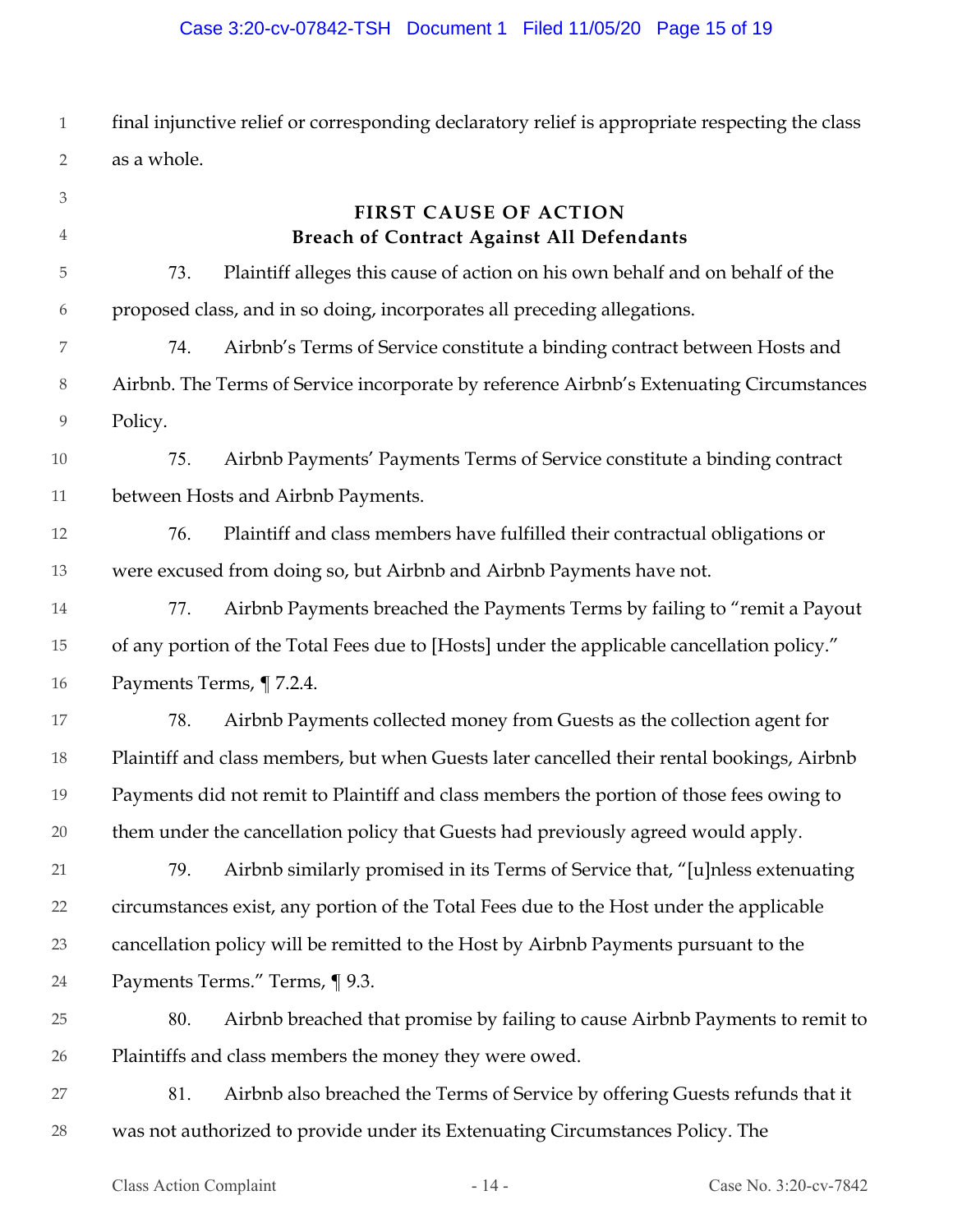#### Case 3:20-cv-07842-TSH Document 1 Filed 11/05/20 Page 16 of 19

1 2 3 4 5 6 7 8 9 10 11 12 13 14 15 16 17 18 19 20 21 22 23 24 25 26 27 28 Extenuating Circumstances Policy that applied when Guests booked their vacation rentals did not authorize Airbnb to offer refunds to entire regions or groups of people affected by a new disease. Airbnb was only authorized to offer refunds to regions or groups of people affected by endemic diseases, and COVID-19 is not an endemic disease. 82. To the extent the Terms and incorporated Extenuating Circumstances Policy afforded Airbnb discretion to decide whether to issue refunds to Guests affected by the COVID-19 pandemic, Airbnb breached the implied covenant of good faith and fair dealing by exercising that discretion unfairly and in bad faith. 83. As a result of Defendants' breaches of their contractual obligations, Plaintiff and class members have been denied funds owed to them under Defendants' Terms of Service and Payments Terms and have been damaged in an amount according to proof. **SECOND CAUSE OF ACTION Breach of Fiduciary Duty Against Airbnb Payments**  84. Plaintiff alleges this cause of action on his own behalf and on behalf of the proposed class, and in so doing, incorporates all preceding allegations. 85. Airbnb Payments was appointed to serve as the payment collection agent for Hosts under the Airbnb Payments Terms of Service. Payments Terms, ¶ 9. 86. In its capacity as the payment collection agent, Airbnb Payments collected money from Guests who purchased services from Plaintiff and class members. 87. Airbnb Payments owed Plaintiff and class members a fiduciary duty to act with the utmost good faith in its handling and disposition of the money it collected. 88. Airbnb Payments breached its fiduciary duty by knowingly and intentionally acting against Plaintiff's and class members' interests, secretly profiting from its agency relationship, and failing to disclose to Plaintiff and class members all information relevant to the subject matter of its agency. 89. Airbnb Payments failed to remit money it had collected from Guests and that, upon the Guests' cancellation of their bookings, was owed to Plaintiff and class members under their contracts with Guests.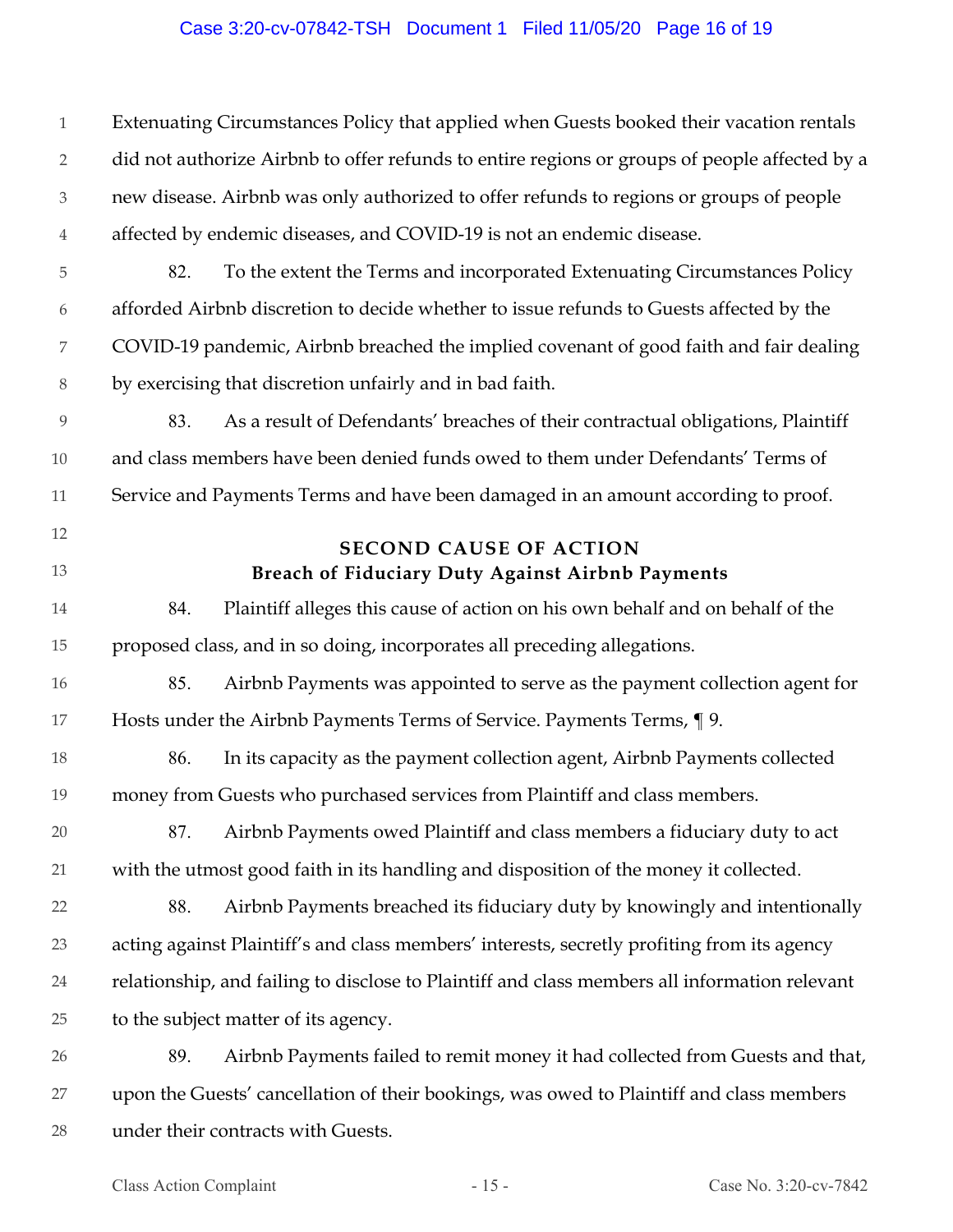#### Case 3:20-cv-07842-TSH Document 1 Filed 11/05/20 Page 17 of 19

- 1 2 90. Airbnb Payments also retained money it had collected from Guests for the benefit of Plaintiff and class members and failed to disclose that it had done so.
- 3 4 91. Plaintiff and class members did not give Airbnb Payments informed consent to retain funds collected for their benefit.

5 6 7 8 9 10 11 92. As a result of Airbnb Payments' breach of its fiduciary duty, Plaintiff and class members were damaged in an amount according to proof. Plaintiff and class members seek a full accounting of the funds collected by Airbnb Payments on their behalf; forfeiture of any fees or commissions that otherwise might be paid in connection with those transactions; disgorgement of all profits obtained as a result of Airbnb Payments' breach of its fiduciary duty; an award of compensatory damages; and an award of exemplary damages.

- 12
- 13

# **THIRD CAUSE OF ACTION Violation of Unfair Competition Law Against All Defendants**

14 15 93. Plaintiff alleges this cause of action on his own behalf and on behalf of the proposed class, and in so doing, incorporates all preceding allegations.

16 17 18 94. Defendants have violated and continue to violate California's Unfair Competition Law, Cal. Bus. & Prof. Code § 17200, et. seq., which prohibits unlawful, fraudulent, and unfair business acts and practices.

19 20 21 95. *Unlawful Practices*: Defendants have engaged in unlawful business practices by systematically breaching their contractual and fiduciary obligations to Plaintiff and Class members, as previously alleged.

22 23 24 25 26 96. *Unfair Practices*: Defendants have engaged in unfair business practices by systematically retaining funds that Airbnb Payments collected from Guests for the benefit of Hosts, and by applying Airbnb's Extenuating Circumstances Policy in a misleading and bad faith manner designed to allow Defendants to retain funds that are neither paid out to Hosts nor refunded to Guests.

- 27
- 28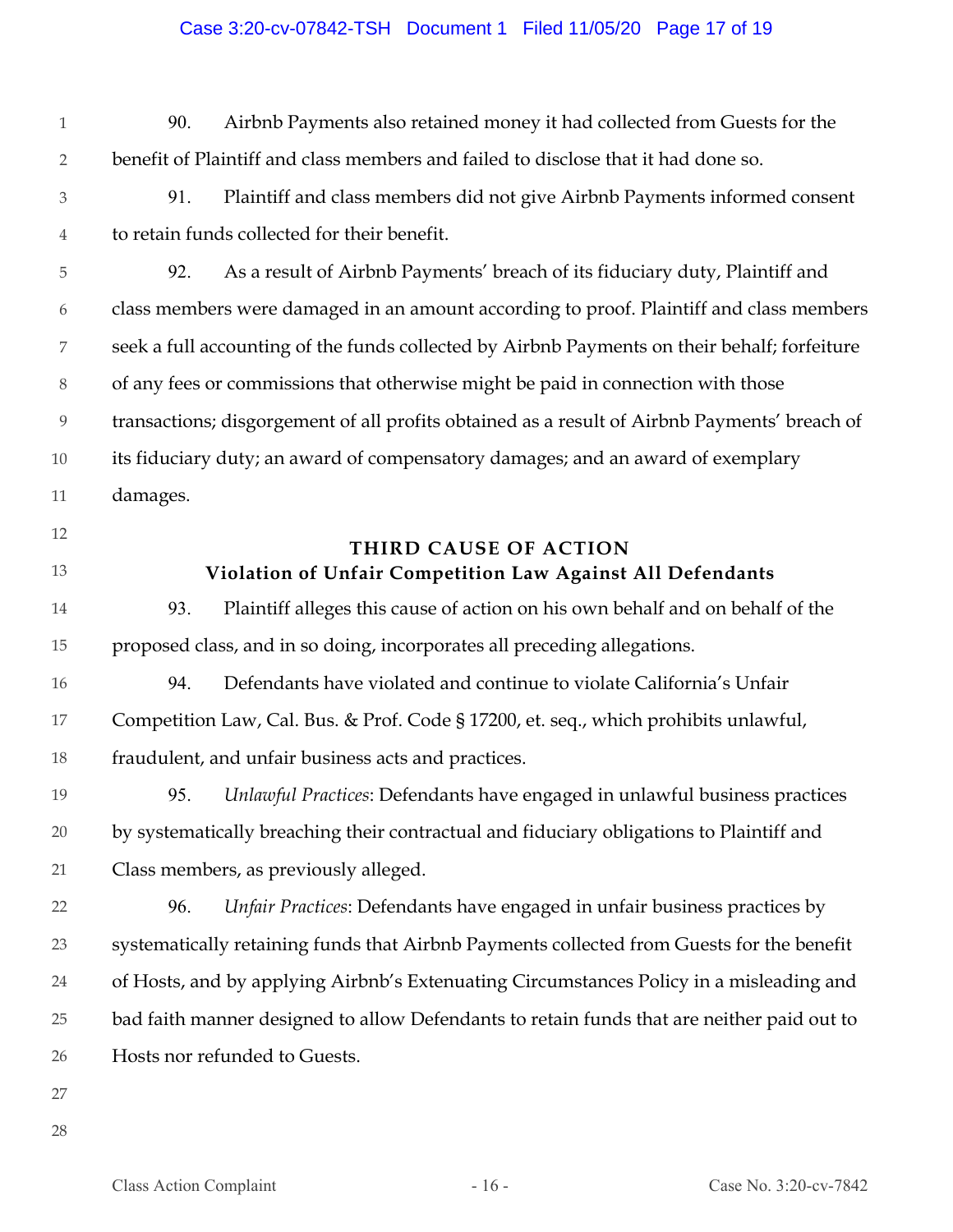#### Case 3:20-cv-07842-TSH Document 1 Filed 11/05/20 Page 18 of 19

1 2 3 97. Airbnb's scheme is unethical, unscrupulous, oppressive, and substantially injurious to Hosts and Guests, and any legitimate utility of the practice is outweighed by the harm to Hosts and Guests.

4

5 98. As a result of Airbnb's unfair and unlawful practices, Plaintiff and class members have suffered injury in fact and lost money.

6 7 8 9 10 11 12 13 99. Pursuant to California Business and Professions Code section 17203, Plaintiff and class members seek such orders or judgments as may be necessary to prevent Airbnb from continuing to engage in unfair competition, including injunctive relief requiring Airbnb to properly account for money collected for the benefit of Plaintiff and class members; enjoining Airbnb from continuing to retain money collected from Guests for the benefit of Hosts; and requiring Airbnb to rescind recent changes to its Terms of Service, which otherwise would authorize Airbnb to utilize the same or a similar scheme in the future.

14 15 100. Plaintiff and class members also seek restitution of all money that Airbnb may have acquired by means of its unfair competition.

16

24

25

26

27

#### **PRAYER FOR RELIEF**

17 18 WHEREFORE, Plaintiff, on behalf of himself and those similarly situated, requests the following relief:

- 19 20 21 22 a. A determination that this action may be maintained as a class action; b. An award of damages according to proof, including statutory damages, treble damages, and punitive damages where allowed by law; c. Appropriate injunctive and equitable relief, including a Court-ordered
- 23 accounting;
	- d. Pre-judgment interest and post-judgment interest, as provided by law;
	- e. Attorneys' fees and costs of suit, including expert fees and costs;
	- f. Such further relief as the Court may find just and proper.

# **DEMAND FOR JURY TRIAL**

28 Plaintiff demands trial by jury for all issues so triable.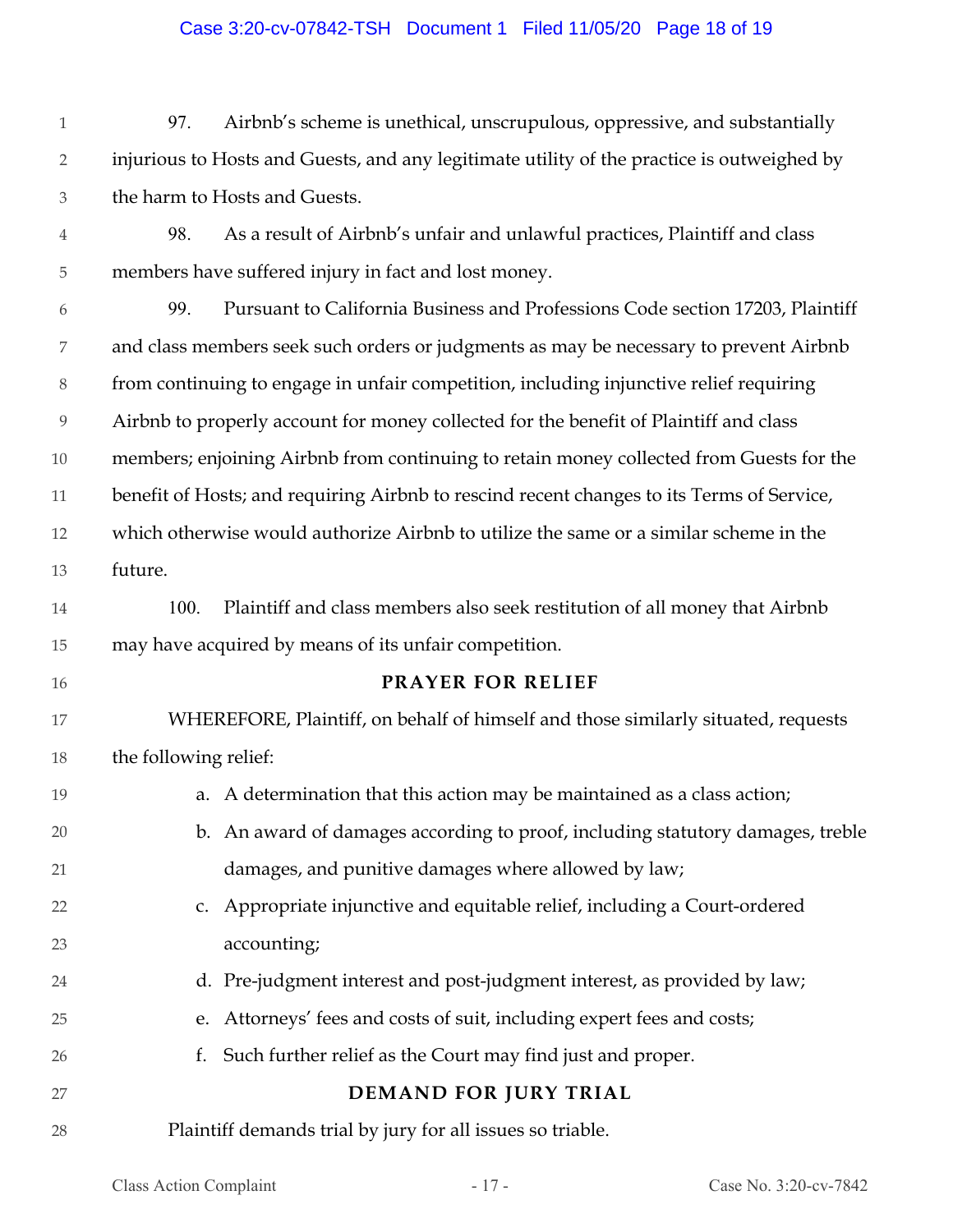| 1  |                         |                                                                                  |
|----|-------------------------|----------------------------------------------------------------------------------|
| 2  | Dated: November 5, 2020 | /s/ Michael L. Schrag                                                            |
| 3  |                         | Michael L. Schrag (SBN 185832)<br>Geoffrey A. Munroe (SBN 228590)                |
| 4  |                         | Joshua J. Bloomfield (SBN 212172)                                                |
| 5  |                         | <b>GIBBS LAW GROUP LLP</b><br>505 14th Street, Suite 1110                        |
| 6  |                         | Oakland, California 94612                                                        |
| 7  |                         | Telephone: (510) 350-9700<br>Facsimile: (510) 350-9701                           |
| 8  |                         | mls@classlawgroup.com<br>gam@classlawgroup.com                                   |
| 9  |                         | jjb@classlawgroup.com                                                            |
| 10 |                         | Enrico Schaefer (pro hac vice application pending)<br><b>TRAVERSE LEGAL, PLC</b> |
| 11 |                         | 810 Cottageview Drive, Unit G-20                                                 |
| 12 |                         | Traverse City, Michigan 49684<br>Tel.: (231) 932-0411                            |
| 13 |                         | Fax.: (231) 932-0636                                                             |
| 14 |                         | enrico@traverselegal.com                                                         |
| 15 |                         | Adrianos Facchetti, Of Counsel (SBN 243213)<br><b>TRAVERSE LEGAL, PLC</b>        |
| 16 |                         | 301 East Colorado Boulevard, Suite 520<br>Pasadena, California 91101             |
| 17 |                         | Tel.: (626) 793-8607                                                             |
|    |                         | Fax.: (626) 793-7293                                                             |
| 18 |                         | adrianos@facchettilaw.com                                                        |
| 19 |                         | Counsel for Plaintiff and the Proposed Class                                     |
| 20 |                         |                                                                                  |
| 21 |                         |                                                                                  |
| 22 |                         |                                                                                  |
| 23 |                         |                                                                                  |
| 24 |                         |                                                                                  |
| 25 |                         |                                                                                  |
| 26 |                         |                                                                                  |
| 27 |                         |                                                                                  |
| 28 |                         |                                                                                  |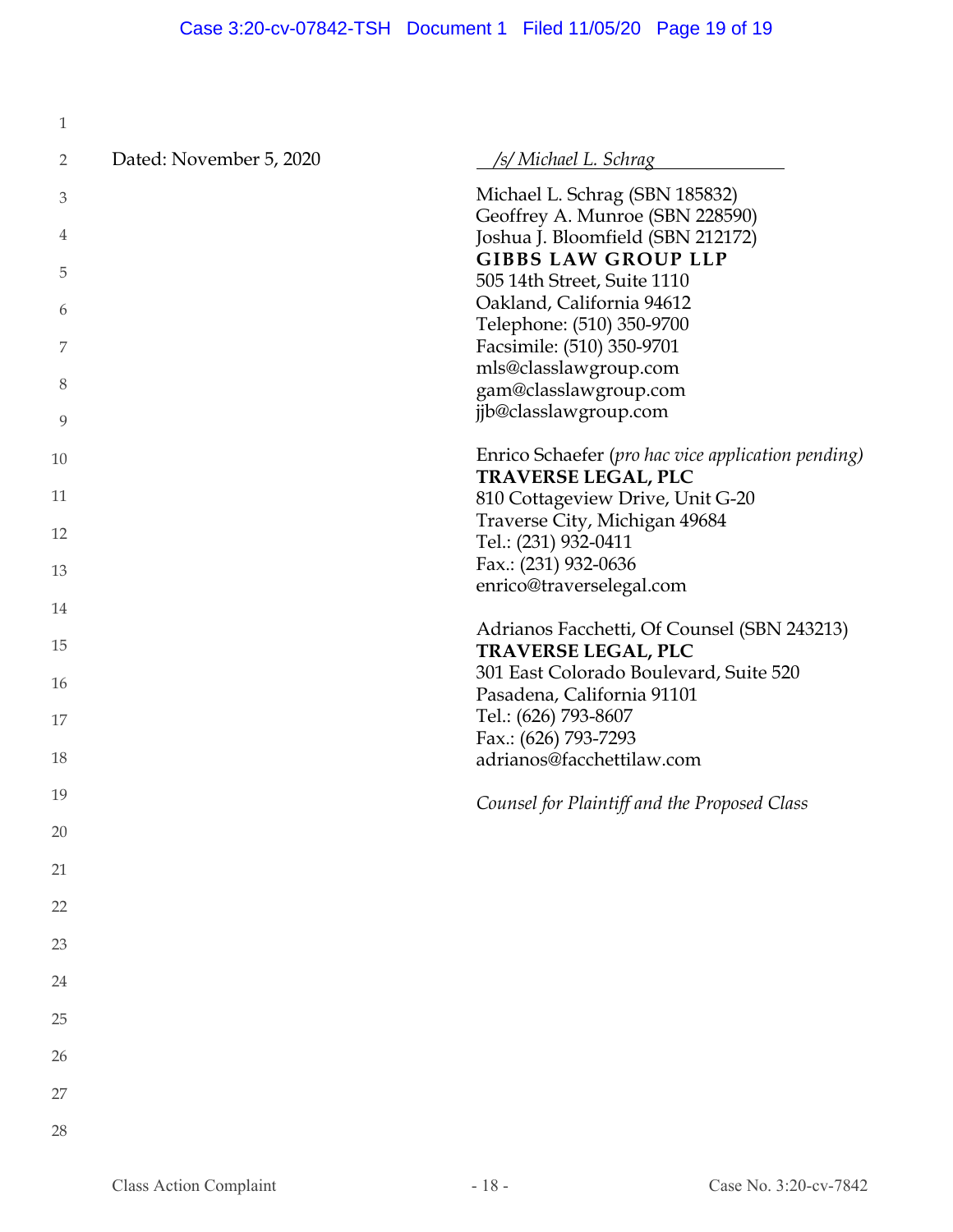# JS-CAND 44 (Rev. 10/2020) **CIVIL COVER SHEET** Case 3:20-cv-07842-TSH Document 1-1 Filed 11/05/20 Page 1 of 2

The JS-CAND 44 civil cover sheet and the information contained herein neither replace nor supplement the filing and service of pleadings or other papers as required by law, except as provided by local rules of court. This

|                                                                                       | <b>I.</b> (a) PLAINTIFFS                                                                           |    |                                                                                                              | <b>DEFENDANTS</b>           |            |            |                                                                                                              |               |                          |
|---------------------------------------------------------------------------------------|----------------------------------------------------------------------------------------------------|----|--------------------------------------------------------------------------------------------------------------|-----------------------------|------------|------------|--------------------------------------------------------------------------------------------------------------|---------------|--------------------------|
|                                                                                       | <b>ANTHONY FARMER</b>                                                                              |    | AIRBNB, INC.; AIRBNB PAYMENTS, INC.                                                                          |                             |            |            |                                                                                                              |               |                          |
| (b) County of Residence of First Listed Plaintiff<br>(EXCEPT IN U.S. PLAINTIFF CASES) |                                                                                                    |    | County of Residence of First Listed Defendant<br>San Francisco, California<br>(IN U.S. PLAINTIFF CASES ONLY) |                             |            |            |                                                                                                              |               |                          |
|                                                                                       |                                                                                                    |    | NOTE:                                                                                                        | THE TRACT OF LAND INVOLVED. |            |            | IN LAND CONDEMNATION CASES, USE THE LOCATION OF                                                              |               |                          |
| Attorneys (Firm Name, Address, and Telephone Number)<br>(c)                           |                                                                                                    |    |                                                                                                              | Attorneys (If Known)        |            |            |                                                                                                              |               |                          |
|                                                                                       | (see attachment A)                                                                                 |    |                                                                                                              |                             |            |            |                                                                                                              |               |                          |
| П.                                                                                    | <b>BASIS OF JURISDICTION</b> (Place an "X" in One Box Only)                                        | Ш. | (For Diversity Cases Only)                                                                                   |                             |            |            | <b>CITIZENSHIP OF PRINCIPAL PARTIES</b> (Place an "X" in One Box for Plaintiff<br>and One Box for Defendant) |               |                          |
|                                                                                       |                                                                                                    |    |                                                                                                              |                             | <b>PTF</b> | <b>DEF</b> |                                                                                                              | PTF           | DEF                      |
|                                                                                       | U.S. Government Plaintiff<br>Federal Question<br>(U.S. Government Not a Party)                     |    | Citizen of This State                                                                                        |                             |            |            | Incorporated or Principal Place<br>of Business In This State                                                 | 4             | $\times$ 4               |
|                                                                                       | U.S. Government Defendant $\times$ 4<br>Diversity<br>(Indicate Citizenship of Parties in Item III) |    | Citizen of Another State                                                                                     |                             | $\times 2$ |            | Incorporated and Principal Place<br>of Business In Another State                                             | $\mathcal{L}$ | $\overline{\phantom{a}}$ |
|                                                                                       |                                                                                                    |    | Citizen or Subject of a<br>Foreign Country                                                                   |                             |            |            | Foreign Nation                                                                                               | $\mathbf{6}$  |                          |

#### **IV. NATURE OF SUIT** *(Place an "X" in One Box Only)*

| <b>CONTRACT</b>                                                                                              | <b>TORTS</b>                                                                                                   |                                              | <b>FORFEITURE/PENALTY</b>                                                        | <b>BANKRUPTCY</b>                                               | <b>OTHER STATUTES</b>                     |  |  |
|--------------------------------------------------------------------------------------------------------------|----------------------------------------------------------------------------------------------------------------|----------------------------------------------|----------------------------------------------------------------------------------|-----------------------------------------------------------------|-------------------------------------------|--|--|
| 110 Insurance                                                                                                | PERSONAL INJURY                                                                                                | PERSONAL INJURY                              | 625 Drug Related Seizure of                                                      | 422 Appeal 28 USC § 158                                         | 375 False Claims Act                      |  |  |
| 120 Marine<br>310 Airplane                                                                                   |                                                                                                                | 365 Personal Injury - Product                | Property 21 USC § 881                                                            | 423 Withdrawal 28 USC                                           | 376 Qui Tam (31 USC                       |  |  |
| 130 Miller Act                                                                                               | 315 Airplane Product Liability                                                                                 | Liability                                    | 690 Other                                                                        | § 157                                                           | § 3729(a))                                |  |  |
| 140 Negotiable Instrument                                                                                    | 320 Assault, Libel & Slander                                                                                   | 367 Health Care/                             | <b>LABOR</b>                                                                     | <b>PROPERTY RIGHTS</b>                                          | 400 State Reapportionment                 |  |  |
| 150 Recovery of                                                                                              | 330 Federal Employers'                                                                                         | Pharmaceutical Personal                      | 710 Fair Labor Standards Act                                                     | 820 Copyrights                                                  | 410 Antitrust                             |  |  |
| Overpayment Of                                                                                               | Liability                                                                                                      | <b>Injury Product Liability</b>              | 720 Labor/Management                                                             | 830 Patent                                                      | 430 Banks and Banking                     |  |  |
| Veteran's Benefits                                                                                           | 340 Marine                                                                                                     | 368 Asbestos Personal Injury                 | Relations                                                                        | 835 Patent-Abbreviated New                                      | 450 Commerce                              |  |  |
| 151 Medicare Act                                                                                             | 345 Marine Product Liability                                                                                   | Product Liability                            | 740 Railway Labor Act                                                            | Drug Application                                                | 460 Deportation                           |  |  |
| 152 Recovery of Defaulted                                                                                    | 350 Motor Vehicle                                                                                              | PERSONAL PROPERTY                            | 751 Family and Medical                                                           | 840 Trademark                                                   | 470 Racketeer Influenced &                |  |  |
| <b>Student Loans (Excludes</b><br>Veterans)                                                                  | 355 Motor Vehicle Product                                                                                      | 370 Other Fraud                              | Leave Act                                                                        | 880 Defend Trade Secrets                                        | Corrupt Organizations                     |  |  |
|                                                                                                              | Liability                                                                                                      | 371 Truth in Lending                         | 790 Other Labor Litigation                                                       | Act of 2016                                                     | 480 Consumer Credit                       |  |  |
| 153 Recovery of<br>Overpayment                                                                               | 360 Other Personal Injury                                                                                      | 380 Other Personal Property                  | 791 Employee Retirement                                                          | <b>SOCIAL SECURITY</b>                                          | 485 Telephone Consumer                    |  |  |
| of Veteran's Benefits                                                                                        | 362 Personal Injury -Medical                                                                                   | Damage                                       | Income Security Act                                                              | 861 HIA (1395ff)                                                | Protection Act                            |  |  |
| 160 Stockholders' Suits                                                                                      | Malpractice                                                                                                    | 385 Property Damage Product<br>Liability     | <b>IMMIGRATION</b>                                                               | 862 Black Lung (923)                                            | 490 Cable/Sat TV                          |  |  |
| $\times$ 190 Other Contract                                                                                  |                                                                                                                |                                              | 462 Naturalization                                                               | 863 DIWC/DIWW (405(g))                                          | 850 Securities/Commodities/               |  |  |
| 195 Contract Product Liability                                                                               | <b>CIVIL RIGHTS</b>                                                                                            | PRISONER PETITIONS                           | Application                                                                      | 864 SSID Title XVI                                              | Exchange                                  |  |  |
| 196 Franchise                                                                                                | 440 Other Civil Rights                                                                                         | <b>HABEAS CORPUS</b>                         | 465 Other Immigration                                                            | 865 RSI (405(g))                                                | 890 Other Statutory Actions               |  |  |
|                                                                                                              | 441 Voting                                                                                                     | 463 Alien Detainee                           | Actions                                                                          |                                                                 | 891 Agricultural Acts                     |  |  |
| <b>REAL PROPERTY</b>                                                                                         | 442 Employment                                                                                                 | 510 Motions to Vacate                        |                                                                                  | <b>FEDERAL TAX SUITS</b>                                        | 893 Environmental Matters                 |  |  |
| 210 Land Condemnation                                                                                        | 443 Housing/                                                                                                   | Sentence                                     |                                                                                  | 870 Taxes (U.S. Plaintiff or                                    | 895 Freedom of Information<br>Act         |  |  |
| 220 Foreclosure                                                                                              | Accommodations                                                                                                 | 530 General                                  |                                                                                  | Defendant)                                                      | 896 Arbitration                           |  |  |
| 230 Rent Lease & Ejectment                                                                                   | 445 Amer. w/Disabilities-                                                                                      | 535 Death Penalty                            |                                                                                  | 871 IRS-Third Party 26 USC                                      | 899 Administrative Procedure              |  |  |
| 240 Torts to Land                                                                                            | Employment                                                                                                     | <b>OTHER</b>                                 |                                                                                  | §7609                                                           | Act/Review or Appeal of                   |  |  |
| 245 Tort Product Liability                                                                                   | 446 Amer. w/Disabilities-Other                                                                                 | 540 Mandamus & Other                         |                                                                                  |                                                                 | <b>Agency Decision</b>                    |  |  |
| 290 All Other Real Property                                                                                  | 448 Education                                                                                                  | 550 Civil Rights                             |                                                                                  |                                                                 | 950 Constitutionality of State            |  |  |
|                                                                                                              |                                                                                                                | 555 Prison Condition                         |                                                                                  |                                                                 | <b>Statutes</b>                           |  |  |
|                                                                                                              |                                                                                                                | 560 Civil Detainee-                          |                                                                                  |                                                                 |                                           |  |  |
|                                                                                                              |                                                                                                                | Conditions of                                |                                                                                  |                                                                 |                                           |  |  |
|                                                                                                              |                                                                                                                | Confinement                                  |                                                                                  |                                                                 |                                           |  |  |
| V.<br><b>ORIGIN</b> (Place an "X" in One Box Only)<br>Original<br>$\overline{2}$<br>$\times$ 1<br>Proceeding | Removed from<br>$\overline{\phantom{a}}$<br><b>State Court</b>                                                 | Remanded from<br>Appellate Court<br>Reopened | Reinstated or<br>$\mathcal{F}$<br>Transferred from<br>Another District (specify) | Multidistrict<br>$6\phantom{0}6$<br>Litigation-Transfer         | 8 Multidistrict<br>Litigation-Direct File |  |  |
| VI.<br><b>CAUSE OF</b>                                                                                       | Cite the U.S. Civil Statute under which you are filing (Do not cite jurisdictional statutes unless diversity): |                                              |                                                                                  |                                                                 |                                           |  |  |
| <b>ACTION</b>                                                                                                | 28 U.S.C. § 1332(d)(2)                                                                                         |                                              |                                                                                  |                                                                 |                                           |  |  |
|                                                                                                              | Brief description of cause:                                                                                    |                                              |                                                                                  |                                                                 |                                           |  |  |
|                                                                                                              | <b>Class Action Fairness Act</b>                                                                               |                                              |                                                                                  |                                                                 |                                           |  |  |
| VII.<br><b>COMPLAINT:</b>                                                                                    | <b>REQUESTED IN V CHECK IF THIS IS A CLASS ACTION</b><br>UNDER RULE 23, Fed. R. Civ. P.                        |                                              | <b>DEMAND \$</b>                                                                 | CHECK YES only if demanded in complaint:<br><b>JURY DEMAND:</b> | $\times$ Yes<br>N <sub>o</sub>            |  |  |
| VIII. RELATED CASE(S),<br><b>IF ANY</b> (See instructions):                                                  | <b>JUDGE</b>                                                                                                   |                                              | <b>DOCKET NUMBER</b>                                                             |                                                                 |                                           |  |  |
| IX.                                                                                                          | <b>DIVISIONAL ASSIGNMENT (Civil Local Rule 3-2)</b>                                                            |                                              |                                                                                  |                                                                 |                                           |  |  |
| (Place an "X" in One Box Only)                                                                               |                                                                                                                | <b>× SAN FRANCISCO/OAKLAND</b>               | <b>SAN JOSE</b>                                                                  |                                                                 | EUREKA-MCKINLEYVILLE                      |  |  |
|                                                                                                              |                                                                                                                |                                              |                                                                                  |                                                                 |                                           |  |  |
|                                                                                                              |                                                                                                                |                                              |                                                                                  |                                                                 |                                           |  |  |
| 11/05/2020<br><b>DATE</b>                                                                                    |                                                                                                                | <b>SIGNATURE OF ATTORNEY OF RECORD</b>       |                                                                                  | /s/ Michael L. Schrag                                           |                                           |  |  |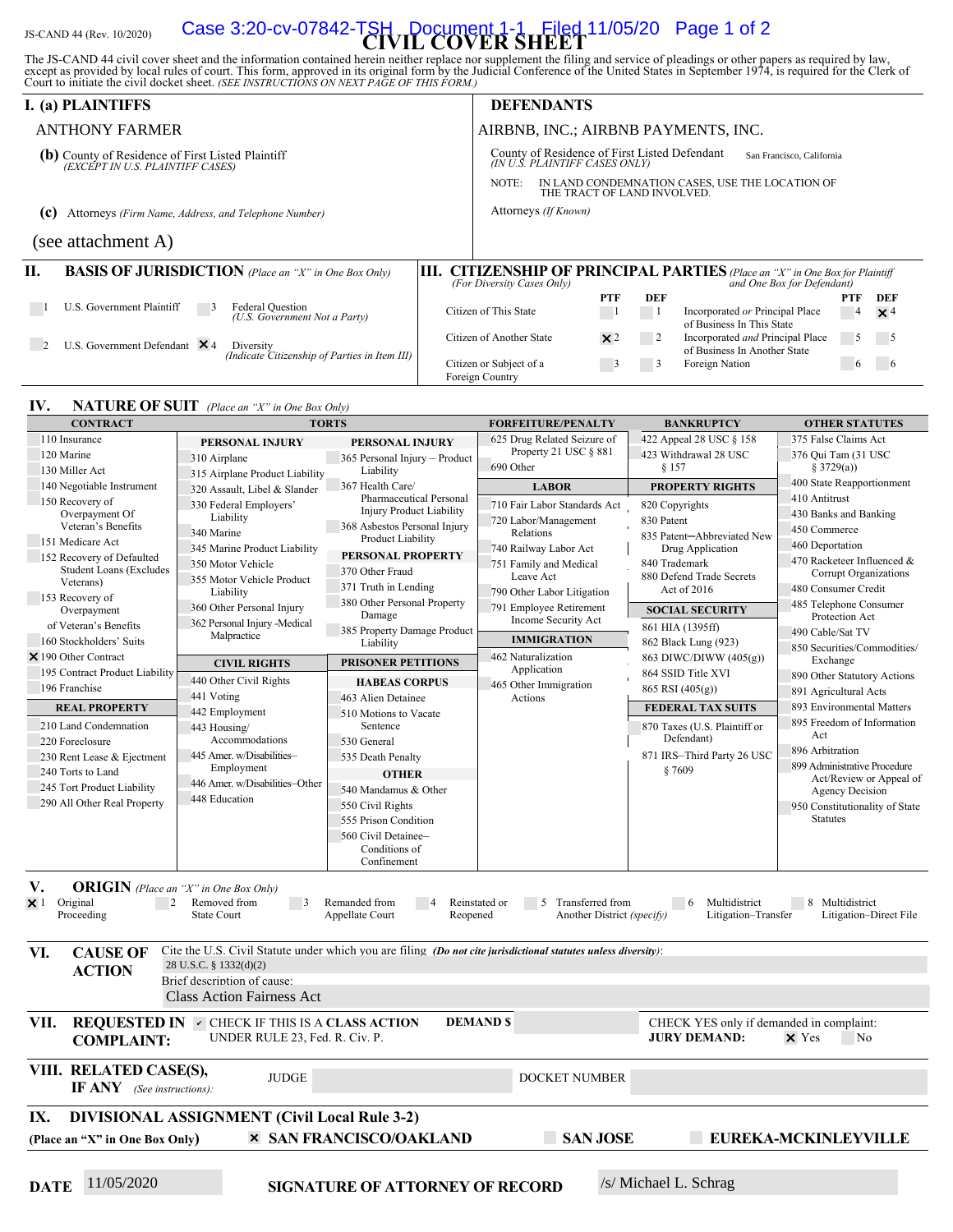## **ATTACHMENT A**

Michael L. Schrag (SBN 185832) Geoffrey A. Munroe (SBN 228590) Joshua J. Bloomfield (SBN 212172) GIBBS LAW GROUP LLP 505 14th Street, Suite 1110 Oakland, California 94612 Telephone: (510) 350-9700 Facsimile: (510) 350-9701 mls@classlawgroup.com gam@classlawgroup.com jjb@classlawgroup.com

Enrico Schaefer (pro hac vice application forthcoming) TRAVERSE LEGAL, PLC 810 Cottageview Drive, Unit G-20 Traverse City, Michigan 49684 Tel.: (231) 932-0411 Fax.: (231) 932-0636 enrico@traverselegal.com

Adrianos Facchetti, Of Counsel (SBN 243213) TRAVERSE LEGAL, PLC 301 East Colorado Boulevard, Suite 520 Pasadena, California 91101 Tel.: (626) 793-8607 Fax.: (626) 793-7293 adrianos@facchettilaw.com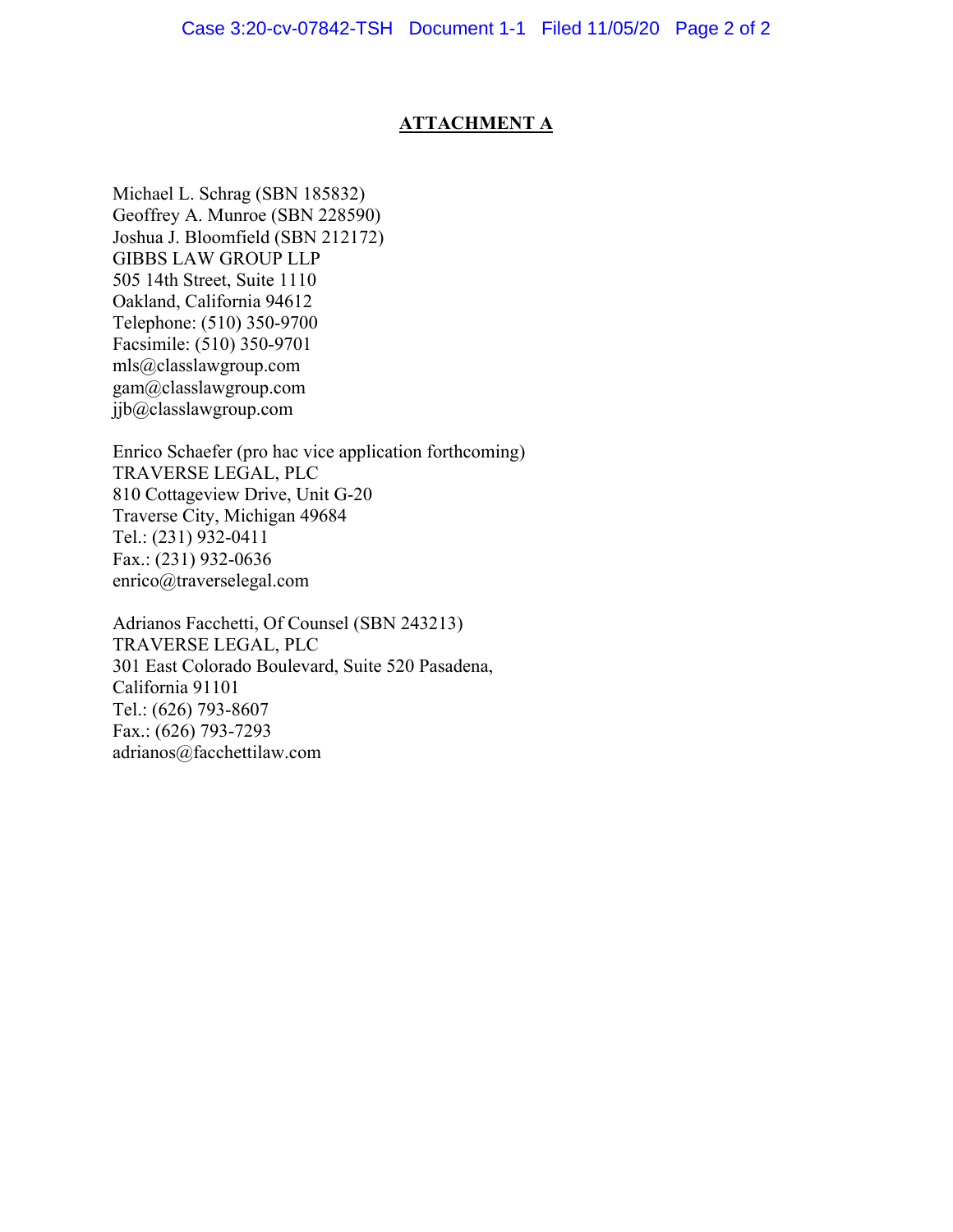AO 440 (Rev. 06/12) Summons in a Civil Action

# UNITED STATES DISTRICT COURT

for the

) ) ) ) ) ) ) ) ) ) ) )

Northern District of California

ANTHONY FARMER, individually, and on behalf of all others similarly situated,

*Plaintiff(s)*

v. Civil Action No.

AIRBNB, INC.; AIRBNB PAYMENTS, INC.,

*Defendant(s)*

#### **SUMMONS IN A CIVIL ACTION**

To: *(Defendant's name and address)*

C/O Lawyers Incorporating Service C/O Lawyers Incorporating Service<br>2710 Gateway Oaks Drive, Suite 150N 2710 Gateway Oaks Drive, Suite 15 Sacramento, CA 95833

Airbnb Payments, Inc. 2710 Gateway Oaks Drive, Suite 150N<br>Sacramento, CA 95833

A lawsuit has been filed against you.

Within 21 days after service of this summons on you (not counting the day you received it) — or 60 days if you are the United States or a United States agency, or an officer or employee of the United States described in Fed. R. Civ. P. 12 (a)(2) or  $(3)$  — you must serve on the plaintiff an answer to the attached complaint or a motion under Rule 12 of the Federal Rules of Civil Procedure. The answer or motion must be served on the plaintiff or plaintiff's attorney, whose name and address are: Michael L. Schrag (SBN 185832)

Gibbs Law Group LLP 505 14th Street, Suite 1110 Oakland, Calfornia 94612

If you fail to respond, judgment by default will be entered against you for the relief demanded in the complaint. You also must file your answer or motion with the court.

*CLERK OF COURT*

Date:

*Signature of Clerk or Deputy Clerk*